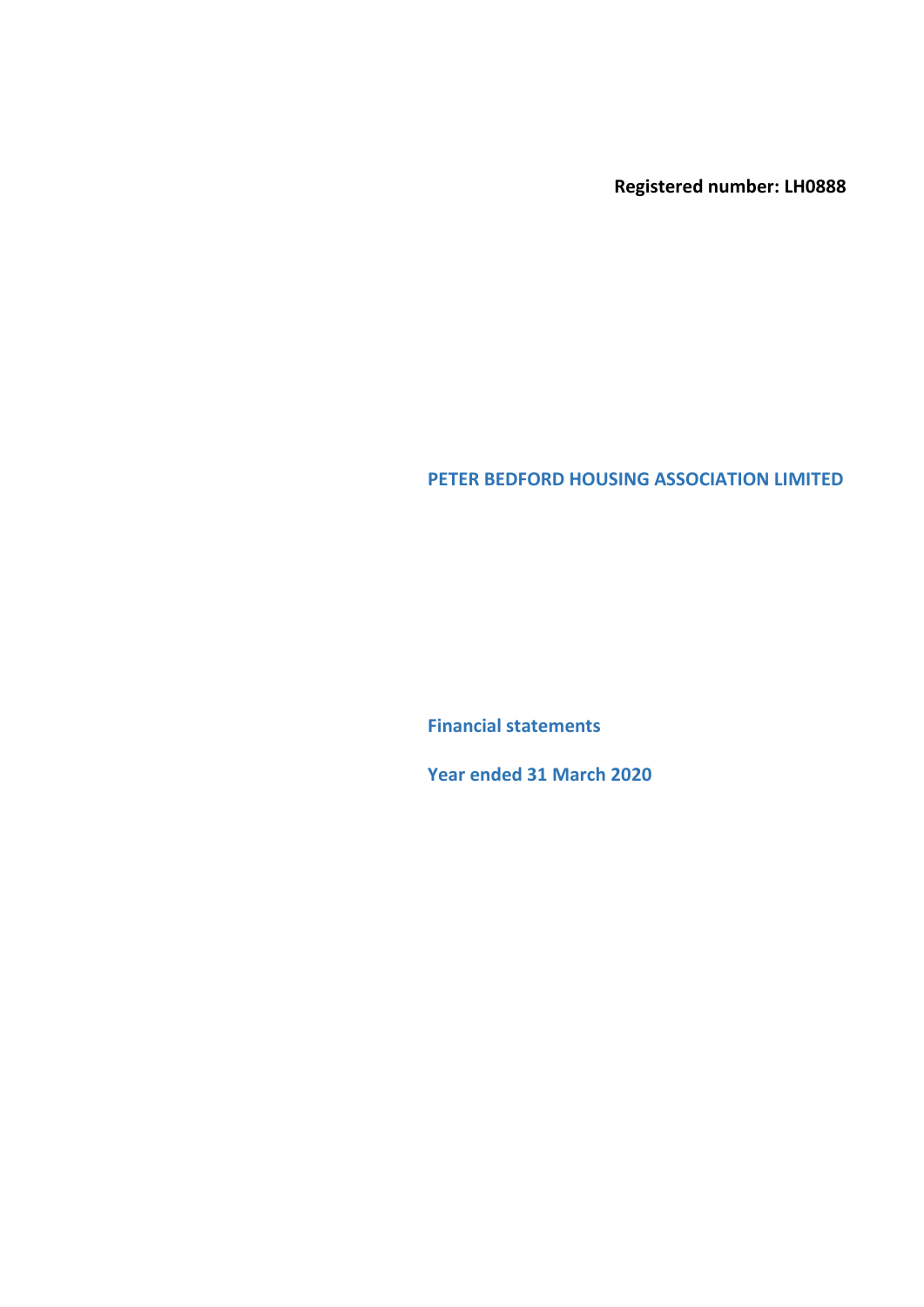### **INDEX**

| Information                                                                             | $\mathbf{1}$            |
|-----------------------------------------------------------------------------------------|-------------------------|
| <b>Strategic Report</b>                                                                 | $\overline{\mathbf{2}}$ |
| Independent Auditor's Report to the members of Peter Beford Housing Association Limited | 14                      |
| <b>Statement of Comprehensive Income</b>                                                | 17                      |
| <b>Statement of Financial Position</b>                                                  | 18                      |
| <b>Statement of Changes in Reserves</b>                                                 | 19                      |
| <b>Statement of Cash Flows</b>                                                          | 20                      |
| <b>Notes to the Financial Statements</b>                                                | 22                      |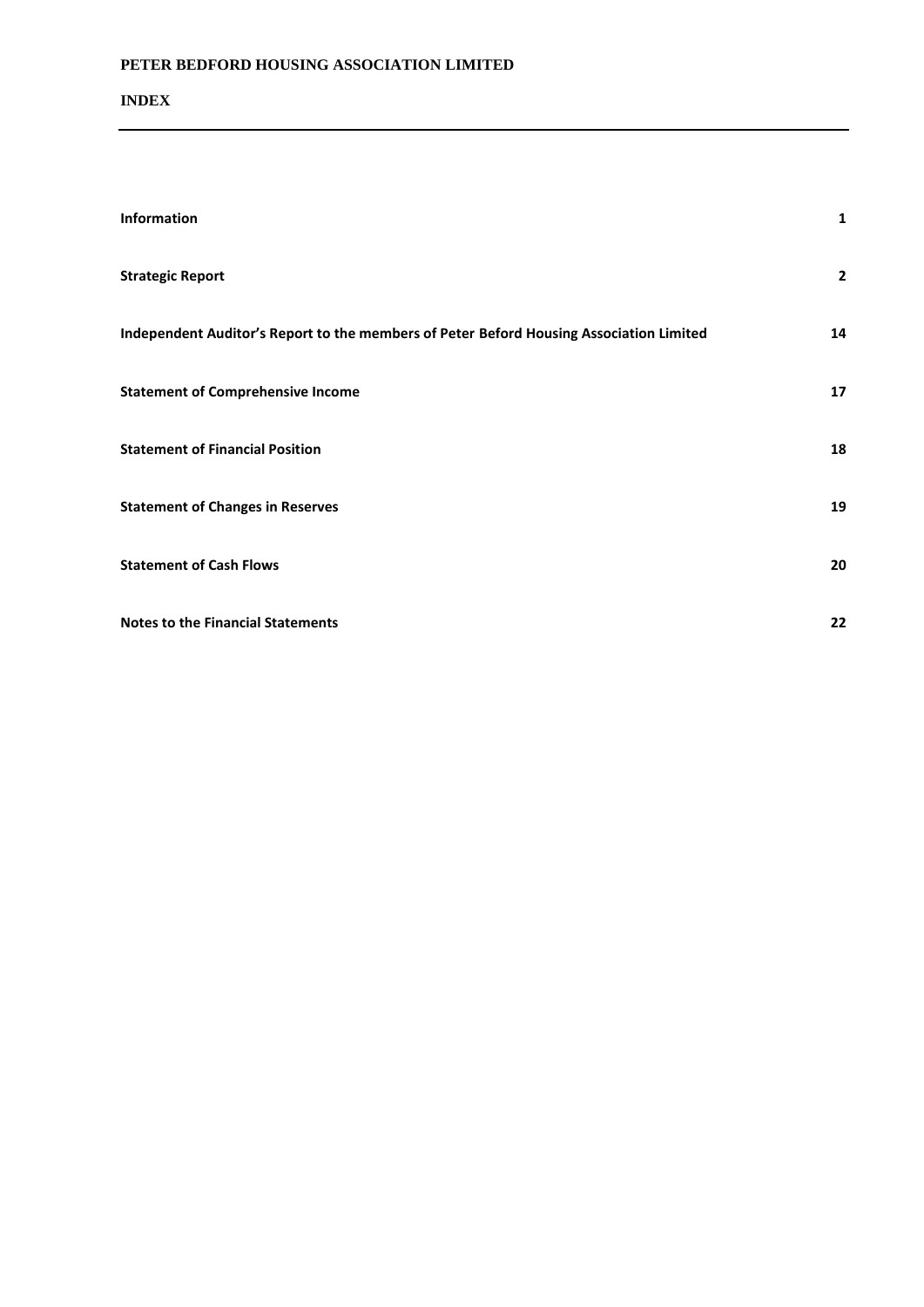## **INFORMATION**

### **BOARD**

Tim Browning Tim Butler Kevin Farrell Carly Fordham Louise Graham Cub Llewellyn-Davies Andy Love Paul Richmond Pilar Sanchez

## **REGISTERED OFFICE**

Kingsland Hub 242-248 Kingsland Road London E8 4DG

### **SOLICITORS**

| Devonshires        |
|--------------------|
| 30 Finsbury Circus |
| London             |
| EC2M 7DT           |

### **AUDITORS**

| <b>Mazars LLP</b>       |
|-------------------------|
| The Pinnacle            |
| 160 Midsummer Boulevard |
| <b>Milton Keynes</b>    |
| MK9 1FF                 |

# **BANKERS**

Barclays Bank PLC Barclays Business 1 st Floor 27 Soho Square London W1D 3QR

# **REGISTERED UNDER THE CO-OPERATIVE AND COMMUNITY BENEFIT SOCIETIES ACT 2014**

Registration number 20037R

## **REGISTERED BY THE REGULATOR OF SOCIAL HOUSING**

LH 0888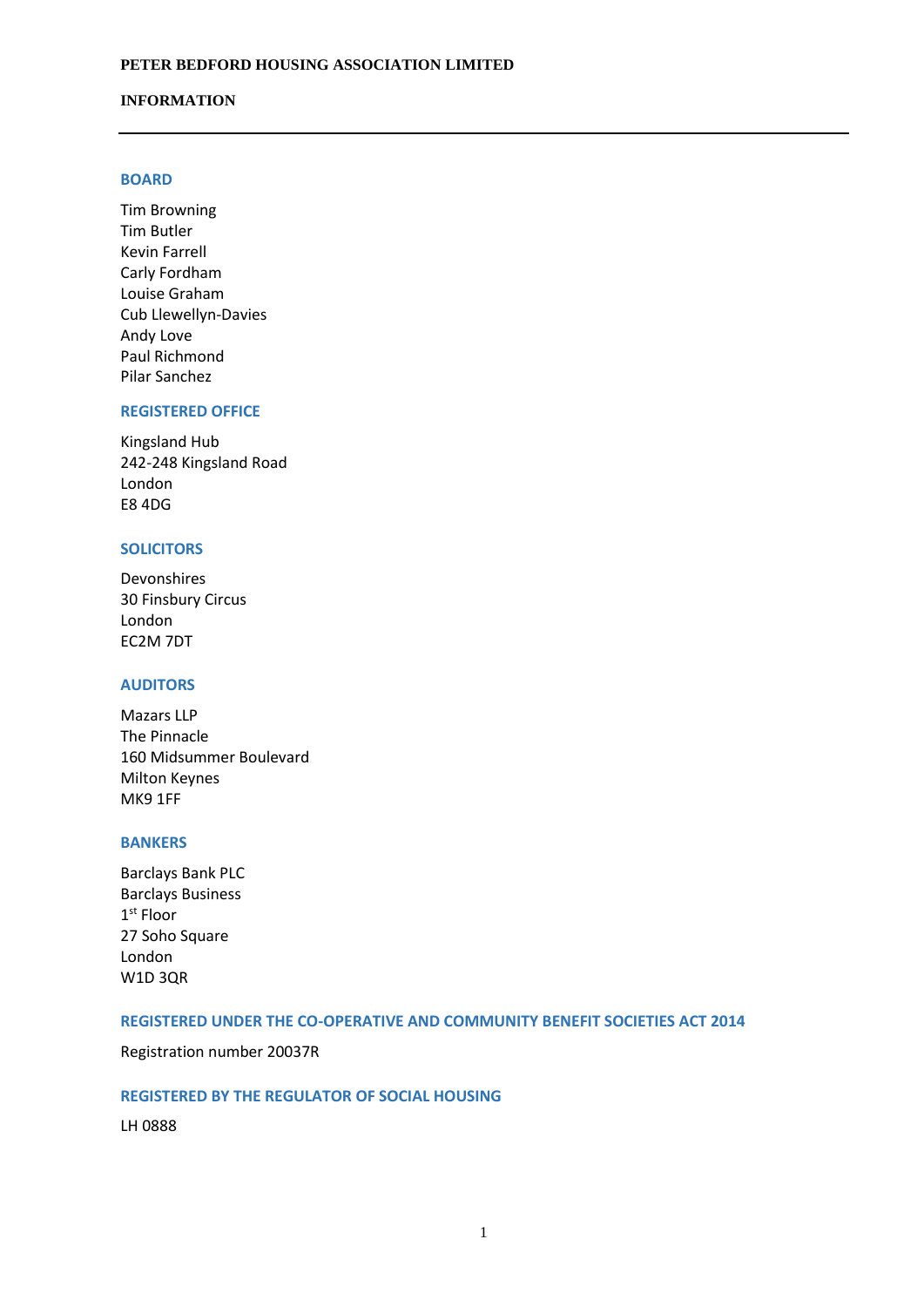### **STRATEGIC REPORT For the year ended 31 March 2020**

## **Constitution**

Peter Bedford Housing Association Limited (PBHA) is a Social Housing Provider registered under the Cooperative and Community Benefit Societies Act 2014 (Registration number 20037R) and registered with the Homes and Communities Agency (Registration number LH0888).

## **Principal activities**

The principal activity of Peter Bedford Housing Association Limited is the provision of housing with support and access to community activities, work schemes, training and employment for people who have suffered social exclusion for example people who have been homeless, who face challenges through mental illhealth, or through drug or alcohol misuse, people who have been in prison and also people with learning disabilities.

### **Review of results**

The Association made a deficit for the year of £14,110 (surplus of £2,048,274 in 2018-19 - which included the surplus on the sale of 5 units in Croftdown Road [£1,891,439] – the underlying surplus in that year was £156,835). The deficit for the year of £14,110 compares with a budget surplus of £220,807. Void properties has been the main contributing factor as staff absence and changes have impacted more negatively than planned, the rent was not able to collected on these properties and there were greater than expected repairs prior to re-letting. The asset management programme, and an impairment charge for a property needing upgrade, has also negatively impacted on the outturn. We invested more heavily than planned in this property as we were realising our strategy to house older people.

PBHA celebrated its 50<sup>th</sup> anniversary this year with tenants and staff. We held a series of exhibitions, a party in Clissold Park and a charity auction. The remaining publication and event have been delayed by Covid-19 but will continue into 2020-21.

## **Future Developments**

PBHA is in the last year of its 5 year strategy, 2015-20 following a review in year 3. The focus remains to meet growing demand as the safety net for adults with vulnerabilities reduces and housing need rises in London. This focus to the end of the strategy is to:

- Invest in our houses and implement our asset management strategy;
- Increase the number of people we house through increasing turnover (through positive move on), lettings and maximising the number of houses we manage; and
- Diversify and maintain our income but to maximise the value for money and impact in the services we provide.

We are into the third year of our 30 year asset management strategy and are funding this through surpluses and part of the receipt from the sale of our only property in Camden in 2018. We are working towards ensuring we can fund this from improvements in efficiency and growth in properties owned from 2022-23 onwards.

We are preparing for the end of 21 year leases across 68 units of our stock in 2025.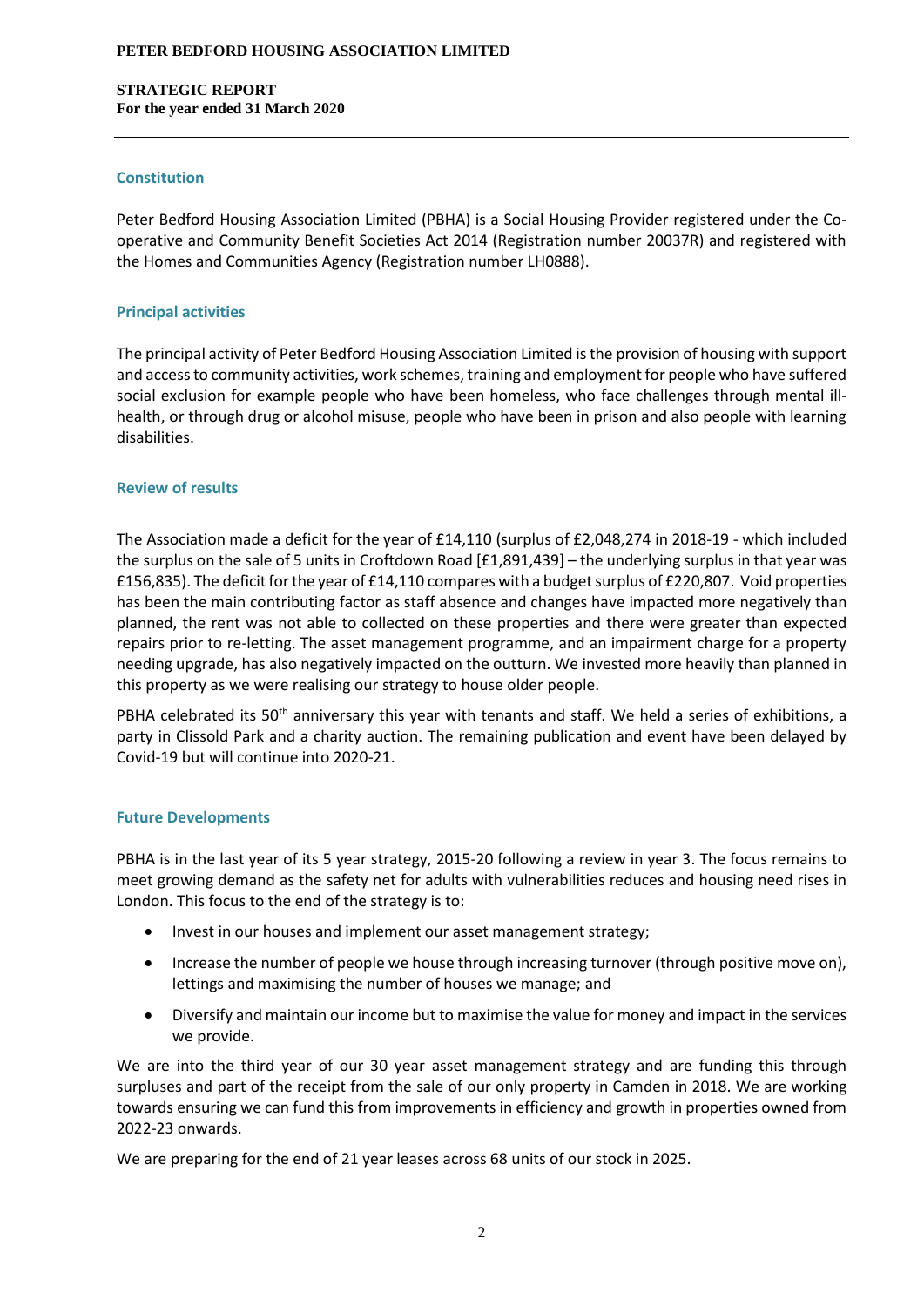#### **STRATEGIC REPORT For the year ended 31 March 2020**

### **Land and buildings**

Details are set out in note 9. The Association's land and buildings appear on the Statement of Financial Position at cost.

## **Going Concern**

The Board has a reasonable expectation that the Association has adequate resources to continue in operation for the foreseeable future and the going concern basis has continued to be adopted in preparing the financial statements.

### **Reserves**

The Board have considered the need to maintain a level of reserves that will ensure both smooth day to day running of the organisation and allow for investment in improving and increasing its housing stock.

PBHA is developing a new Business Plan to 2025 which will be thoroughly stress tested.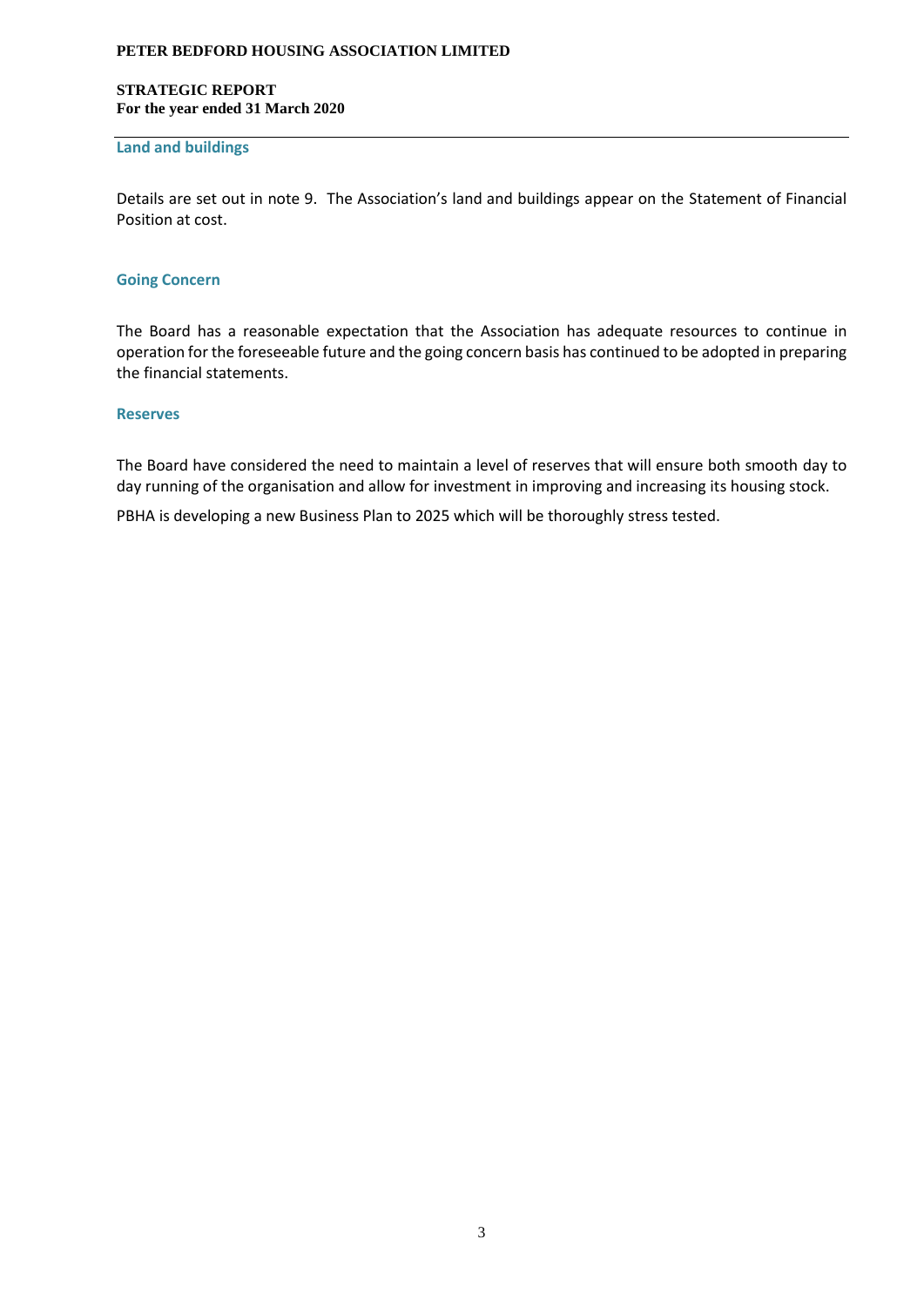#### **STRATEGIC REPORT For the year ended 31 March 2020**

#### **Board and Senior Management Team**

During the financial period the following were members of the Board:

| Andy Love            | Chairman                      |
|----------------------|-------------------------------|
| <b>Tim Browning</b>  |                               |
| Tim Butler           | (appointed 29 February 2020)  |
| Kevin Farrell        |                               |
| Carly Fordham        | (appointed 26 September 2019) |
| Louise Graham        | (appointed 25 July 2019)      |
| Cub Llewellyn-Davies |                               |
| Jakki Moxham         | (resigned 26 September 2019)  |
| Paul Richmond        |                               |
| Pilar Sanchez        | (appointed 29 February 2020)  |
| Paul Wells           | (resigned 30 September 2019)  |

The members of the Senior Management Team were:

| Clare Norton        | <b>Chief Executive Officer</b>             |
|---------------------|--------------------------------------------|
| <b>Philip Brown</b> | Director of Finance and IT                 |
| Vanessa Morris      | Director of Services (to 6 December 2019)  |
| Chris Deacon        | Director of Services (from 6 January 2020) |

The Board members hold one fully paid share of £1 in the Association. The Senior Management Team members hold no interest in the Association's share capital and are not members of the Board.

#### **Employee involvement**

Employees are informed and consulted on matters concerning them through team meetings, team briefs, an annual staff and volunteer conference, and regular supervision meetings with their managers. PBHA also recognises and consults through Unite the Union.

#### **Responsibilities of the Board**

The Association complies with the National Housing Federation (NHF) Code of Governance: Promoting Board Excellence for Housing Associations 2015. The Board confirms that the Association has met the Regulator for Social Housing's regulatory expectations in the Governance and Viability Standard. The Chair appraises all Board members regularly to ensure the Board is developed to carry out its role.

#### **(a) Shareholding membership**

The Association has a shareholding membership of 26 which elect the Board at the Annual General Meeting. Of these, 9 are beneficiaries.

### **(b) Constitution of the Board**

Board members may serve for a maximum of nine years, those who have not reached their nineyear term being required to stand down every three years and offer themselves for re-election if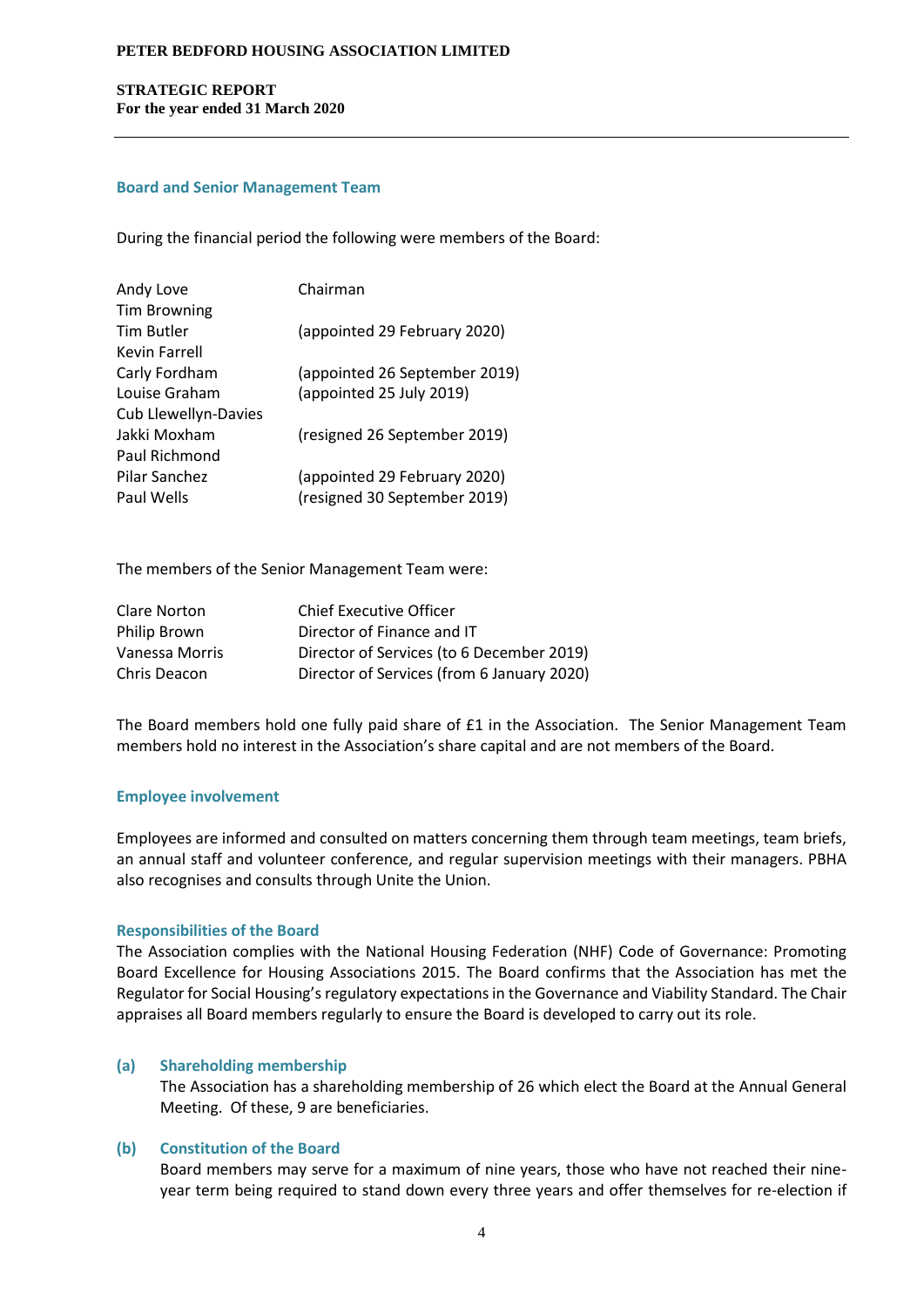### **STRATEGIC REPORT For the year ended 31 March 2020**

they so wish. A systematic approach to Board renewal ensures that Board members between them have the skills, qualities and experience to properly oversee the Association's work. Three roles on the Board are dedicated for people with lived experience of using services similar to PBHA's.

### **(c) Involvement of tenants and participants**

To improve tenant involvement the Association has established the Peter Bedford Forum, neighbourhood forums and the Tenants Efficiency Panel. A board member attended the forum this year to better understand matters under discussion. Tenants and participants are integral to developing the way in which the Association works. The Association has a Participation Strategy and an employee who leads on Participation. Outpost showcased 9 successful art exhibitions from vulnerable adults reaching out to 6,624 local people. Tenants and participants run women's and men's health groups, peer support groups, community connectors, the canteen and gardening services, and publish The Rising Star, a quarterly tenant newsletter.

The 2020 Tenant survey reported that 72% of tenants were satisfied with PBHA's service (slightly down from the previous year of 77%). An area we have been working to improve following the previous year's results is satisfaction with repairs and maintenance. This improved from 54% satisfaction to 66% as we transitioned to a new repairs contractor towards the end of the year. However, satisfaction with the Quality of the home fell from 69% to 61% which suggests the stock investment works have not reached all tenants yet. All aspects of satisfaction require further improvements this year if we are to return to the sector's highest performing associations. Plans are underway to improve how we listen to your views and Repairs and maintenance with a greater reliance on real time data. 96% of participants achieved their non-accredited learning outcomes.

We continue to move forward on the areas in the 2015-20 strategy which tenants highlighted. Increasing numbers of tenants who are either in work or seeking work (38%) remains at a high level. We have adapted our Enterprises and Training offer to meet the need of tenants to become more digitally skilled. We improved the numbers of participants who were digitally active by three quarters to 87%. We had significant success moving tenants on in a planned and positive way achieving 78% of moves positively compared to a target of 60%. We refurbished dedicated housing for older tenants and for the peer landlord properties and these opened for lettings in 2019-20. We continued to invest significantly in major repairs and renewals to improve the housing stock, particularly kitchens, bathrooms, decorations, boilers and fire safety.

#### **(d) Managing diversity**

The Association operates and monitors equal opportunities and anti-discrimination policies and procedures. It will always act in accordance with the Equality Act and best practice, and has an Equality and Diversity working party. Currently 74% of employees are women, 52% are Black or Minority Ethnic, 23% are aged under 30, 14% are aged over 55, 14% have a disability, and 26% have lived experience. These proportions broadly reflect the communities served and our move to encourage applications from men and older people has been successful better reflecting the client group. We now are encouraging applications to increase greater ethnic diversity at senior and Board level. PBHA has maintained its status as a Disability Confident Committed Employer, a Mindful Employer and a London Living Wage employer. 58 people volunteered with PBHA, a slight increase from the previous year. Front of house, retail and teaching assistant were the most popular volunteering activities.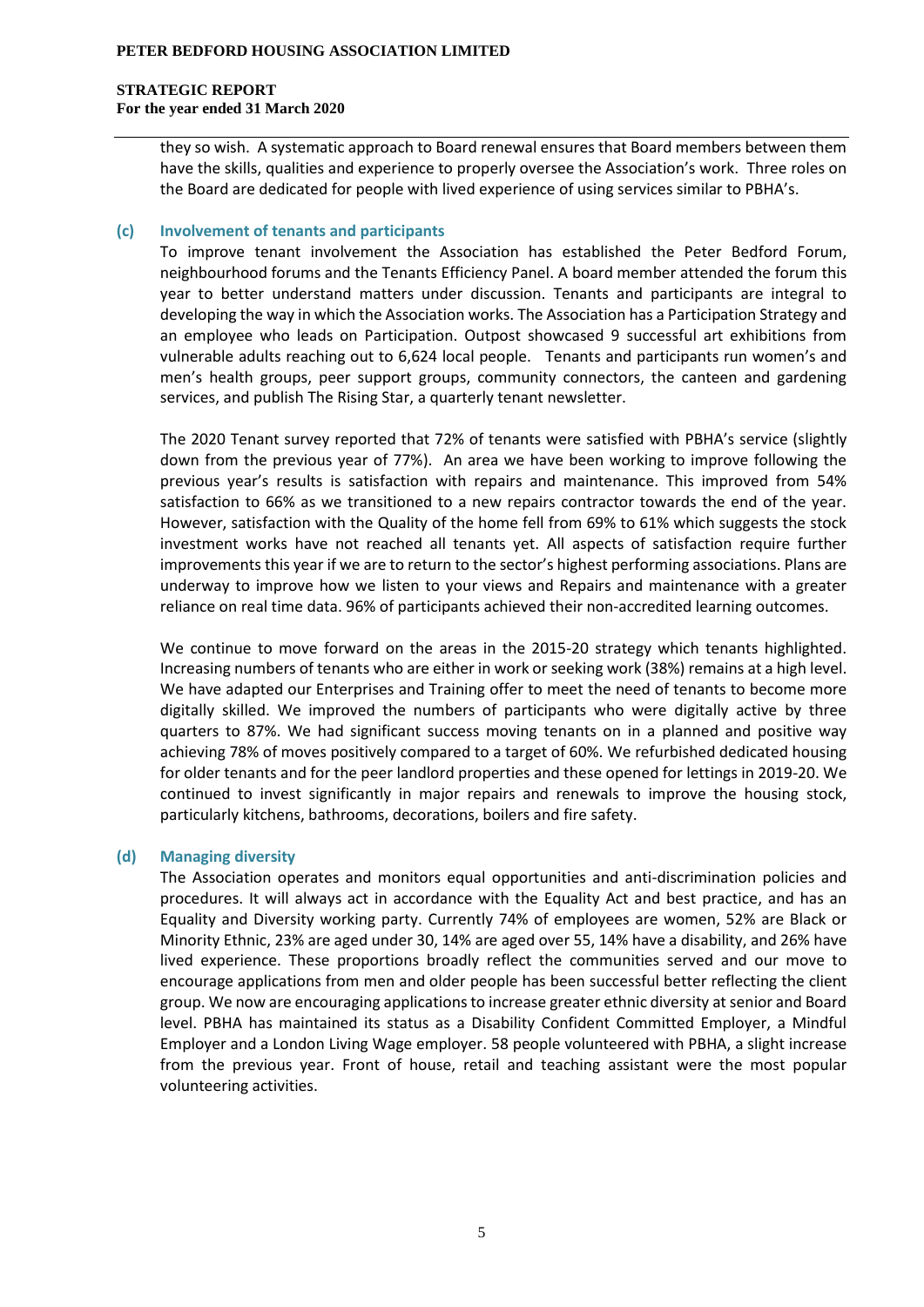#### **STRATEGIC REPORT For the year ended 31 March 2020**

#### **(e) Internal control**

The Board has overall responsibility for the Association's whole system of internal controls and reviewing its effectiveness. No system of internal controls can provide absolute assurance against material misstatement or loss or eliminate all risk of failure to achieve the Association's objectives. The Association's system is designed to manage key risks and provide the Board with reasonable assurance that planned objectives and outcomes are achieved. It also exists to give reasonable assurance about the preparation and reliability of financial and operational information and the safeguarding of the Association's assets.

The process adopted by the Board in reviewing the effectiveness of the system of internal control, together with some of the key elements of the control framework includes:

#### • **Identification and evaluation of key risks**

Responsibility has been clearly defined for the identification, evaluation and control of significant risks. The Board identified our key risks and agreed our Risk Management Strategy. There is an ongoing process of management review in each area of the Association's activities. The Senior Management Team regularly consider significant risks facing the Association and the Director of Finance & IT is responsible for reporting to the Board any significant changes affecting key risks. We have an organisation wide approach to identifying and managing risk.

### • **Monitoring and corrective action**

A process of control and regular monthly management reporting on control issues provides assurance to the Senior Management Team and to the Board. This includes ensuring that corrective action is taken in relation to any significant control issues, particularly those that may have a material impact on the financial statements, the achievement of objectives or the delivery of our services.

## • **Control environment and control procedures**

The Board retains responsibility for a defined range of issues covering strategic, operational, financial, and compliance issues. The Board has adopted, and disseminated to all staff, a Code of Conduct. This sets out the Association's policies with regard to the quality, integrity and ethics of its staff. The Code of Conduct is supported by a framework of policies and procedures which staff must comply with. These cover issues such as delegated authority, segregation of duties, accounting, treasury management, health and safety, data and asset protection and fraud prevention and detection.

#### • **Information and financial reporting systems**

Financial reporting systems include annual budgets, monthly management accounting, variance reporting and six monthly reforecasting. These are reviewed in detail by the Senior Management Team and are considered and approved by the Board. The Board also regularly reviews key performance indicators to assess progress towards the achievement of key objectives, targets and outcomes.

The Board has conducted its annual review of the effectiveness of the system of internal control and has taken account of any changes needed to maintain the effectiveness of the risk management and control process.

The Board confirms that there is an ongoing process for identifying, evaluating and managing significant risks faced by the Association. This process has been in place throughout the year and is regularly reviewed by the Board.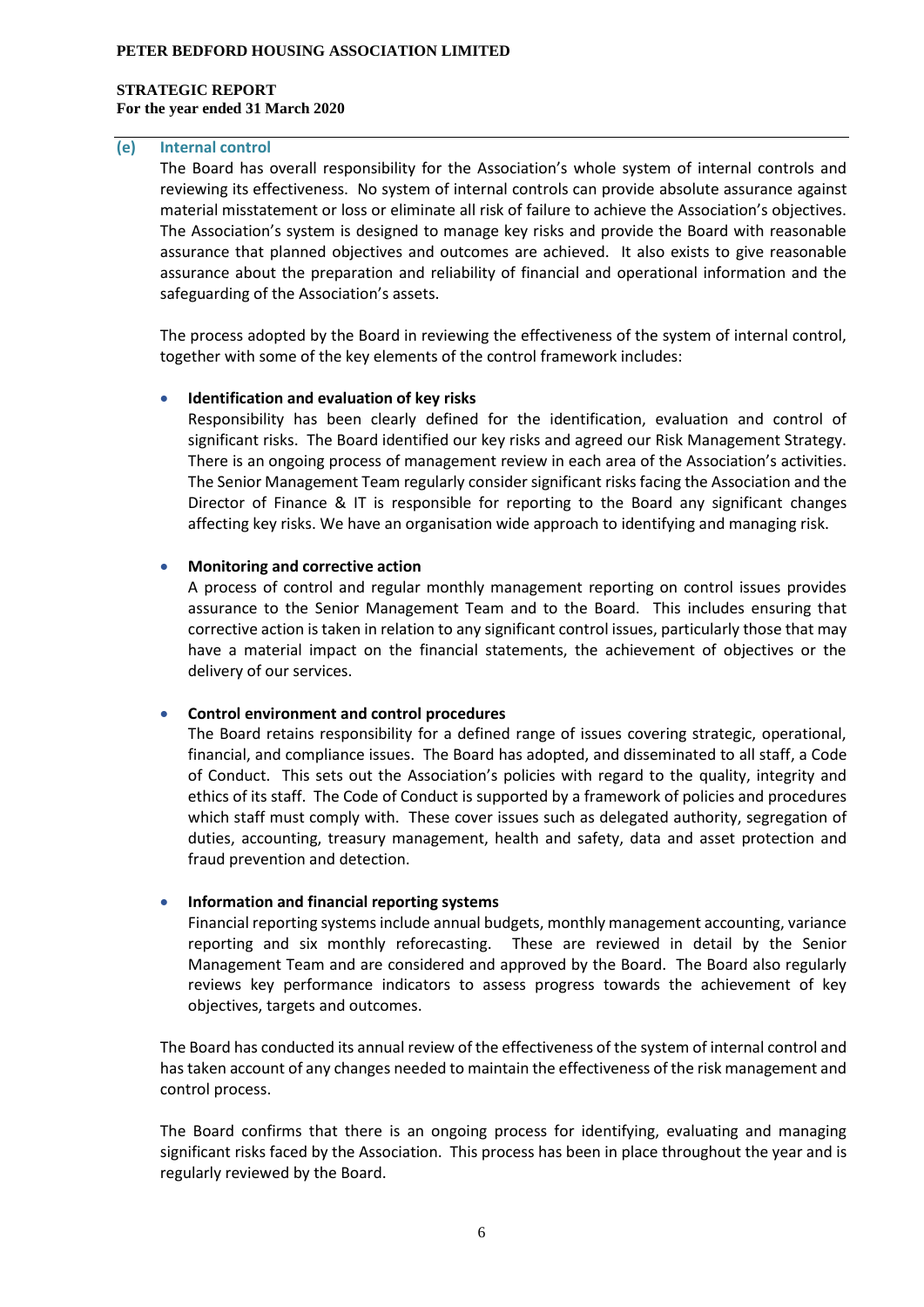## **STRATEGIC REPORT For the year ended 31 March 2020**

The Board has reviewed the effectiveness of the system of internal financial control in existence in the Association for the year ended 31 March 2020 and until the signing of the financial statements.

We planned for the exceptional risk of the UK leaving the EU on 31 January 2020. We developed an emergency contingency plan. The areas we view as highest risk are increases to living costs, fuel and utilities, interruptions to medication for our tenants and less availability of staff as the labour market shrinks across supported housing. We have developed strong protocols with local authorities, Hackney and Islington which have helped to mitigate some of these risks. There have been no discernible risks which have materialised to date, however until we leave the Transition period on 31 December 2020, we remain alert to the potential risks.

The Coronavirus (Covid-19) pandemic began just before the end of the reporting period and at the time of writing the full impact of the pandemic is still not clear. However, it is clear that trading income is falling and some costs are rising. At this point the net impact has been negligible due to government support and fundraising, however we do not expect this to remain the case. In the medium to long term we expect there to be an ongoing impact on tenants' health and prosperity. Their employment prospects are likely to suffer, alongside their wellbeing due to isolation and the rising cost of living. As a consequence, we expect to need to invest heavily in employment and training support, while at the same time retracting our trading activities. We also need to resource our preparations for Covid-19 to impact on our ability to support and train very vulnerable people and therefore are expecting to need to access more digital forms of communication for very vulnerable and isolated tenants. We expect to be able to fundraise for the majority of this activity. We do not anticipate Covid-19 will impact on our ability to trade as a going concern, as we expect to be able to manage costs to mitigate any fall in income.

## **(f) Value for Money**

This statement is written in accordance with the Value for Money Standard published in April 2018 by the Regulator of Social Housing.

The Board receives regular updates against our **performance scorecard** to monitor performance. A sample of the financial measures are below. Where relevant these measures are benchmarked with similar organisations through membership of Acuity<http://www.arap.co.uk/>

|                                               | Target for 2019-20 | At 31 March 2020 | At 31 March 2019 |
|-----------------------------------------------|--------------------|------------------|------------------|
| Operating margin %                            | 6.7%               | 0%               | 5.5%             |
| 4 week running average of rent<br>collected   | £45,000            | £40,725          | £39,701          |
| Current tenant arrears as a % of<br>rent roll | 6.5%               | 8%               | 9%               |
| % of void loss                                | 6%                 | 12.2%            | 8%               |
| Funds raised incl. future and<br>multi-year   | £220,000           | £116,367         | £204,243         |
| Property investment deficit                   | £305,152           | £401,806         | £605,132         |
| % of service users digitally<br>active        | 60%                | 87%              | Unknown          |

This year has been disappointing in terms of lettings which has impacted on margin and fundraising. Changes in staffing and management over the year impacted on our ability to let properties as did a community closure. Significant investment in our major works programmes has led to the Property deficit significantly improving as well as contributing to the rise in void properties as the works were undertaken.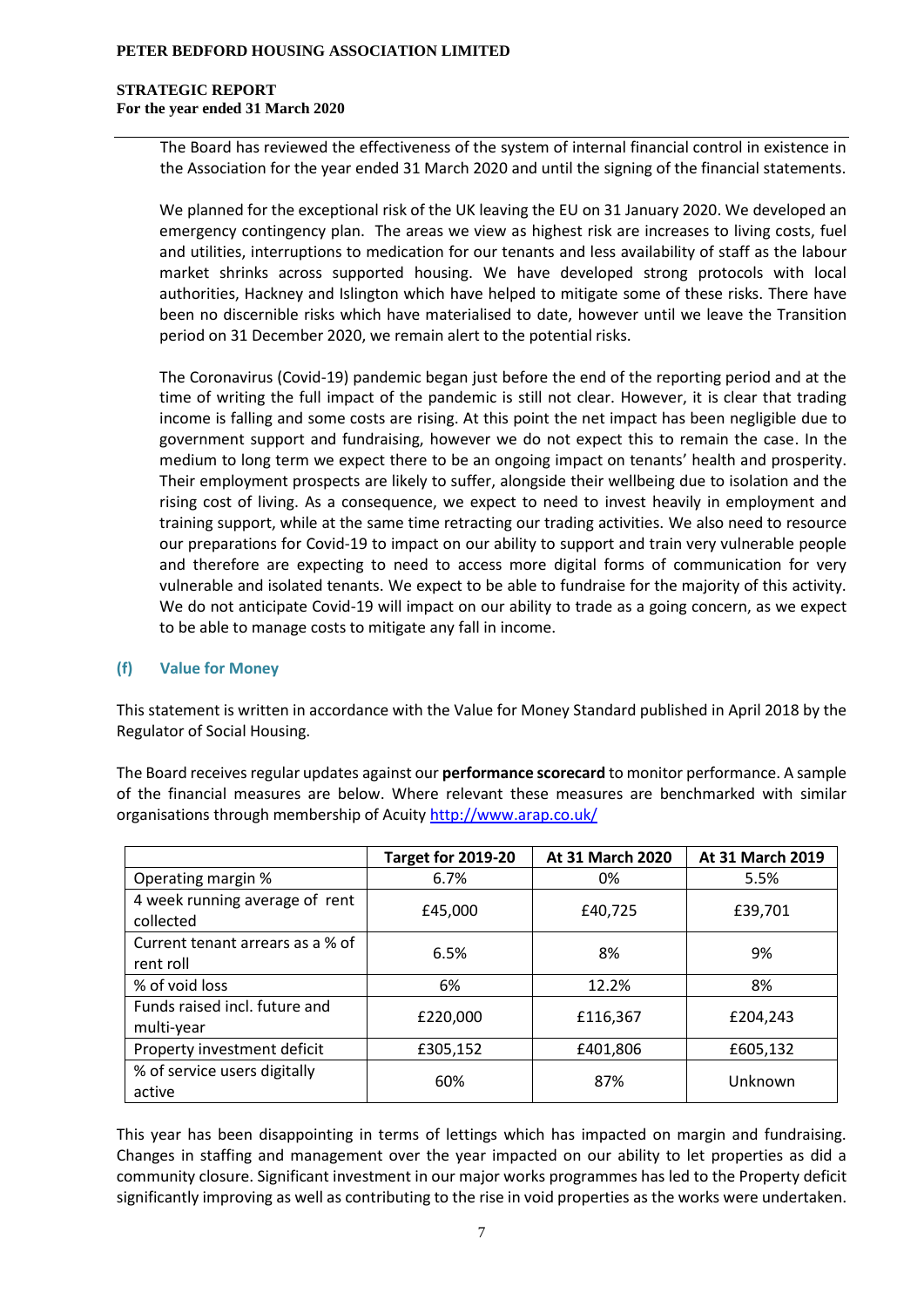## **STRATEGIC REPORT For the year ended 31 March 2020**

We invested in refurbishing a property to prepare it for older tenants as part of our strategy to diversify our accommodation. The time to decant the property and the voids we incurred impacted over several years. Fundraising has been disappointing however, as we seemed to enter a cyclical dip this year. However several multi-year proposals developed in 2019-20 have borne fruit in 2020-21. Our capacity to grow new proposals has also developed over the year which has meant at times we have not had developed enough proposals for success. Rent collection while improving still remains an area for further improvement.

The following metrics are required to be published in accordance with the **Regulator of Social Housing's Value for Money standard.** We have benchmarked them against peers in our Supported Housing benchmarking group.

| <b>VFM Metric</b>      | 2020       | <b>PBHA 2020</b> | Quartile       | 2019       | <b>PBHA 2019</b> |
|------------------------|------------|------------------|----------------|------------|------------------|
|                        | Benchmark* |                  |                | Benchmark* |                  |
| Reinvestment           | 4.8%       | 5.63%            | Q <sub>2</sub> | 3.68%      | 2.27%            |
| New Supply             | 1.28%      | 0%               | N/A            | 3.1%       | N/A              |
| Delivered-             |            |                  |                |            |                  |
| Social Housing         |            |                  |                |            |                  |
| New Supply             | 0%         | N/A              | N/A            | 0%         | N/A              |
| Delivered - Non        |            |                  |                |            |                  |
| Social Housing         |            |                  |                |            |                  |
| Gearing                | 4%         | 3%               | N/A            | 5.98%      | 3.6%             |
| <b>EBITDA MRI</b>      | 459%       | (1902%)          | N/A            | 227%       | 161%             |
| (Interest Cover)       |            |                  |                |            |                  |
| <b>Headline Social</b> | £12,474    | £12,075          | Q <sub>2</sub> | £10,755    | £10,561          |
| Housing Cost per       |            |                  |                |            |                  |
| Unit                   |            |                  |                |            |                  |
| Operating              | 8.1%       | (0.32%)          | Q4             | 10.11%     | 5.4%             |
| margin - Social        |            |                  |                |            |                  |
| Housing Lettings       |            |                  |                |            |                  |
| Operating              | 4.31%      | 0%               | Q4             | 5.5%       | 5.5%             |
| margin - overall       |            |                  |                |            |                  |
| <b>ROCE</b>            | 1.7%       | 0%               | Q4             | 3.42%      | 12.87%           |

\*Acuity supported housing benchmarking peer group median with 23 members, Quartiles 1 = highest; 4 = lowest. The benchmark group is supported housing associations across the country. When we benchmark with London supported housing providers with 50 to 3000 units some benchmarks move and this is explained where relevant.

Our operating margin has fallen to quartile 4 from quartile 2 this year, as a result of the above issues on lettings, refurbishment and fundraising. Despite Covid-19 impacting at the start of 2020-21, we are projecting a more positive margin as we have recovered our lettings and fundraising positions.

As a housing association which has not developed for a significant time, our gearing is low. We are developing plans to build more homes within our existing portfolio, and over the coming years increase the number of homes we offer. We are being cautious in any development to ensure our interest cover is acceptable and so are developing a Development Strategy to clarify our options.

PBHA's portfolio of largely shared dispersed street properties, the support needs of our client group and the challenging funding climate has meant it had been difficult to achieve sufficient levels of investment until last year. We have continued to invest in improving properties over the long term in line with our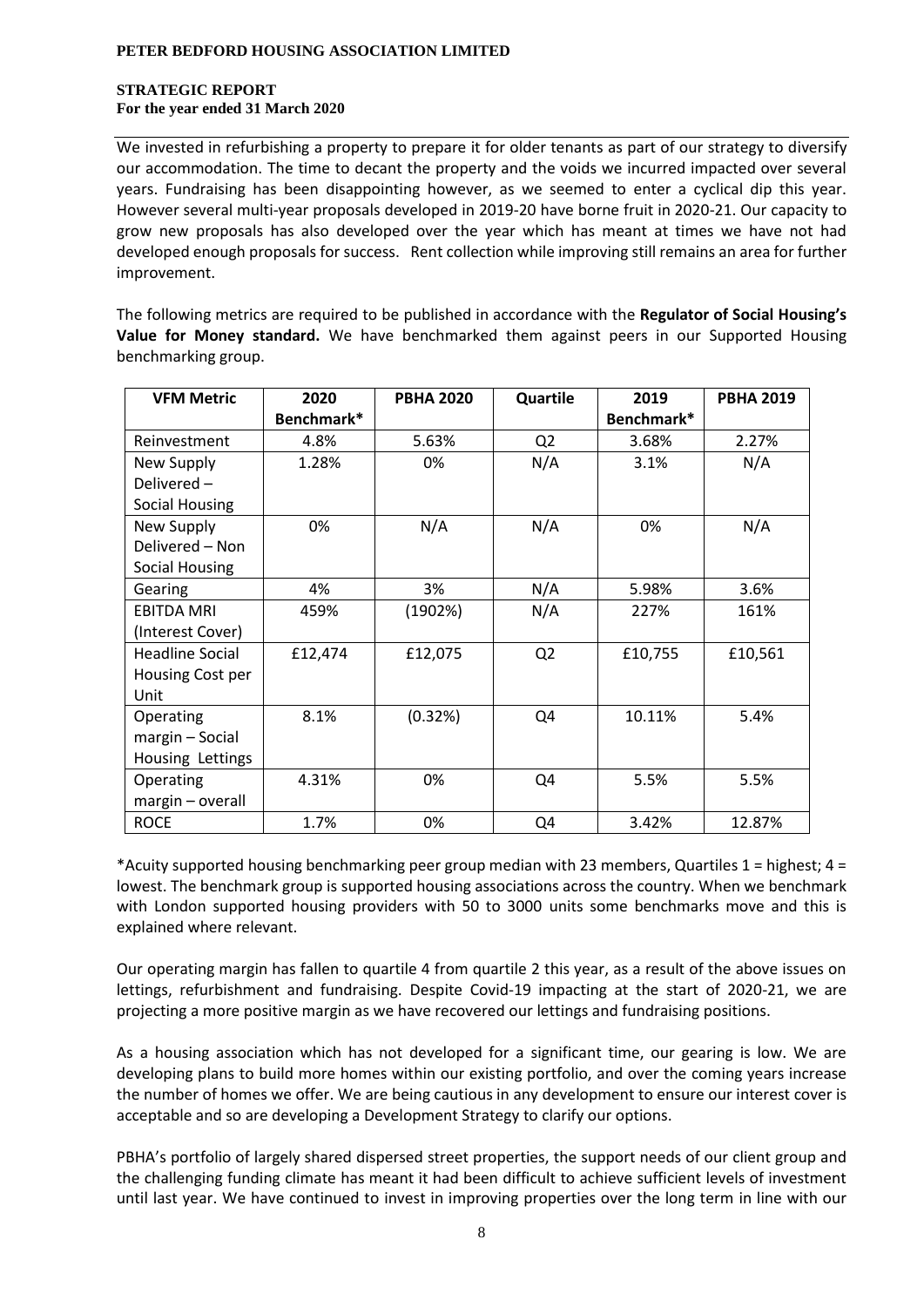## **STRATEGIC REPORT For the year ended 31 March 2020**

Asset Management Strategy. As expected this has led to a significant increase in the Reinvestment metric, and we have moved up to quartile 2. The Return on Capital Employed decreased this year as last year's was influenced by the sale of a property. Over the coming five years, our strategy is to grow our return (margin) so we can re-invest this into the long term future of our properties. We have been unable to achieve this this year due to high levels of void properties and additional property investment. However, we have learned from this experience and are on much more solid ground for 2020-21.

Our Headline social housing cost per unit has increased this year but it appears so has the benchmark and therefore we have stayed at quartile 2. We are seeing the benefit of streamlining our operations over the past few years with central services reducing in size and scope.

The **Social Impact** PBHA creates is central to PBHA's purpose, and therefore we have measured this impact using the HACT Wellbeing Valuation Approach for the second time this year. We have been able to capture £4,363,047 of social impact created (unaudited) on a like for like basis with 2018-19.

- Housing and Recovery created £3,504,838 of social impact through activities such as training, tenant satisfaction with the neighbourhood, providing a support service for people in temporary accommodation, and enabling people to take part in tenants groups.
- Enterprises and Training created £858,209 of social impact through activities such as helping people gain full and part time employment, training for employment, social groups and volunteering.

The above calculations are provisional and will be certified by HACT. We will then remove the costs of the providing the service. We will publish our full Social Impact report for 2019-20 on our website. In future years, we will change some of our assumptions on impact created with general needs tenants.

|    | <b>Value for Money Objective</b>                                                                                                                                         | Action taken 2019-20                                                                                                                                                                                                                                    |  |  |
|----|--------------------------------------------------------------------------------------------------------------------------------------------------------------------------|---------------------------------------------------------------------------------------------------------------------------------------------------------------------------------------------------------------------------------------------------------|--|--|
| 1. | Invest £659,000 in improving our assets,<br>our target for Reinvestment is 6%                                                                                            | We invested £577,000 in our properties over<br>the year achieving 5.63%.                                                                                                                                                                                |  |  |
| 2. | Collect £39,500 Rent each week improving<br>rent collection rates to 6.5% and to<br>benchmark at quartile 3, maintaining the<br>reduction in bad debts                   | We collected £40,725 on average each week in<br>rent. Current rent arrears rates improved to 8%<br>from 9%, although write offs increased slightly<br>from £35,500 to £51,000. We have stayed at<br>quartile 4.                                         |  |  |
| 3. | Progress development plans to build more<br>homes in line to achieve growth of 12<br>homes by March 2020, thereby improving<br>New Supply delivered metric (target 4.1%) | We have been unable to achieve this objective,<br>despite spending significant time developing<br>plans to build a new property which has<br>ultimately proved unviable. We are evaluating<br>new opportunities as we create a Development<br>strategy. |  |  |
| 4. | Increase the number of people we support<br>or house to 600.                                                                                                             | We supported 563 people in this year, a 10%<br>increase on the previous year. The numbers of<br>people we could work with was affected by<br>Covid-19 towards the end of the year.                                                                      |  |  |

This table demonstrates how we performed against our **Value for Money objectives** in 2019-20.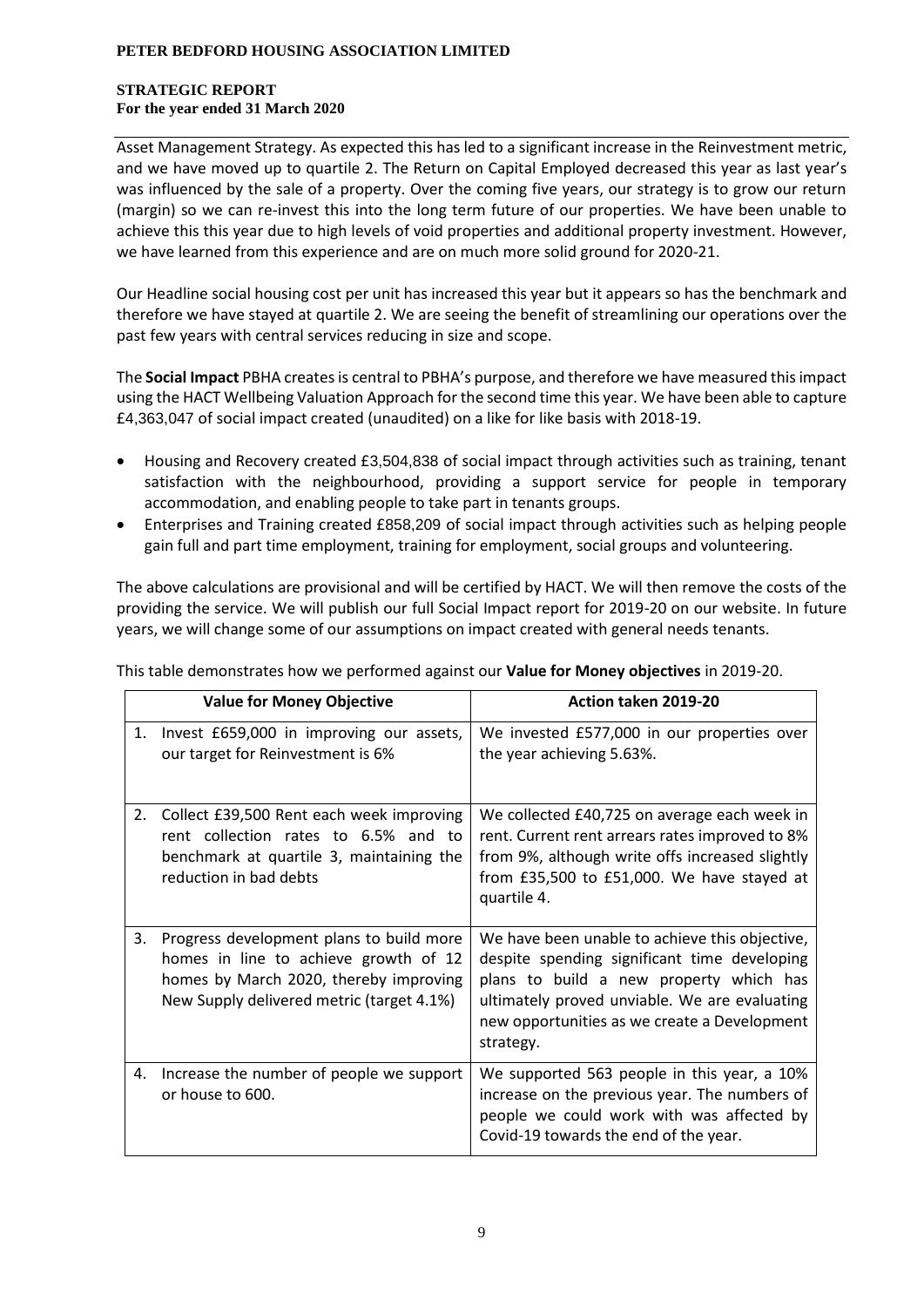## **STRATEGIC REPORT For the year ended 31 March 2020**

|    | 5. Achieve an operating margin of 6.7%                                                                                                                                                      | We achieved a margin of 0% due to higher levels<br>of voids than expected<br>and<br>additional<br>investment in homes.                                                                                                                                                                                                 |
|----|---------------------------------------------------------------------------------------------------------------------------------------------------------------------------------------------|------------------------------------------------------------------------------------------------------------------------------------------------------------------------------------------------------------------------------------------------------------------------------------------------------------------------|
| 6. | Achieve £4,000,000 social impact created<br>across Peter Bedford HA using the HACT<br>Valuation<br>Wellbeing<br>Approach<br>and<br>increasing the tools we use to capture social<br>impact. | We achieved a social impact of £4,363,047<br>when using comparative methods to 2018-19.<br>This is a very slight fall from the impact created<br>in 2018-19 of £4,411,529 but considerably<br>above the target.                                                                                                        |
| 7. | Review enterprises delivery and model<br>adjusting to funding changes and to move<br>closer to viability.                                                                                   | The Workshop and Outpost delivery were<br>reviewed in year, and as a result we chose to<br>end the lease at The Workshop and transfer<br>these activities to Kingsland Hub. This then led<br>to us negotiating a year rent free at the<br>premises.                                                                    |
|    |                                                                                                                                                                                             | The Outpost service lease was due to end in July<br>20, and this alongside sustainability issues<br>partly related to Covid-19 led us to decide to<br>cease trading from July 20 onwards.                                                                                                                              |
|    |                                                                                                                                                                                             | These changes will make a significant positive<br>difference to enterprises viability.                                                                                                                                                                                                                                 |
| 8. | Improve satisfaction rates focusing on<br>repairs, listening to tenants' views and<br>value for money.                                                                                      | Satisfaction rates have improved in repairs and<br>listening to tenants' views. Value for money<br>stayed static. Overall satisfaction with the<br>service has improved to quartile 3.                                                                                                                                 |
| 9. | Reduce long term ASB voids from 30% to<br>20% of all voids.                                                                                                                                 | The impact of ASB voids reduced during the<br>year as we repaired and re-let the properties<br>concerned. This no longer merits specific<br>attention.                                                                                                                                                                 |
|    | 10. Reduce Headline social housing cost to<br>£10,000 aiming for quartile 3.                                                                                                                | This has increased from £11,413 to £12,075. We<br>are pleased to have achieved a quartile 2<br>benchmark while delivering great outcomes for<br>tenants.                                                                                                                                                               |
|    | 11. Raise a similar amount of funds through<br>fundraising more efficiently, achieving an<br>improved fundraising ratio of 1:4.                                                             | We raised £116,000 this year despite reduced<br>staff resources, this meant we exceeded the<br>fundraising ratio by achieving 1:5. However, this<br>amount of fundraising is not enough to meet<br>the demands presented to us and so we are<br>putting more senior management time into<br>fundraising going forward. |

## **Additional value for money achievements:**

- 1. Review of The Workshop will result in an ongoing saving of £20,000 from 2021-22; restructuring Marketing will result in an ongoing saving of £11,500 per annum.
- 2. Economically active tenants continued to increase to 38%, from 31% in 2017-18.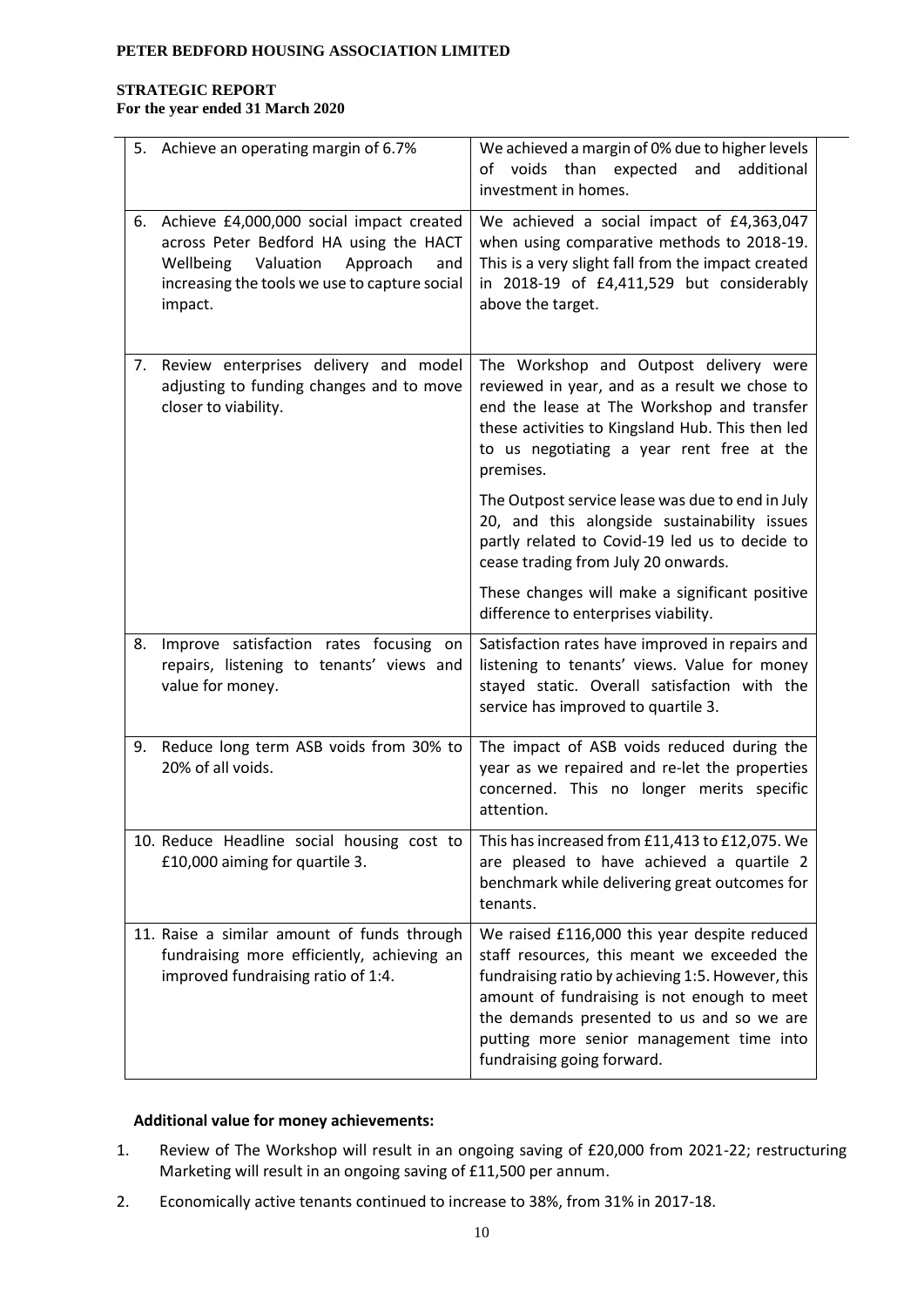## **STRATEGIC REPORT For the year ended 31 March 2020**

- 3. We re-tendered our day to day repairs service and envisage some savings. We retendered with another housing association to obtain the most competitive tender available, which was more focused on the social value it could offer and improving tenant satisfaction opportunities. We expect the combination of price and quality of the successful company, will improve the repairs experience for tenants.
- 4. We increased the number of people we supported or housed this year by another 10% to 563, with less resources to do so (we also increased the number of people we work with by 10% in the previous year).
- 5. Enterprises and Training achieved a higher retention rate for learners completing their course of 96% (increased from 74% in 2018-19) with 96% achieving their learning goals for non- accredited learning and 80% for accredited learning.
- 6. We diversified our models of accommodation to offer Housing First in partnership and Peer Landlord and Older Persons accommodation. This will enable us to learn and respond in an agile way should Supported housing funding be disrupted in the future.
- 7. We successfully negotiated uplifts in the Islington mental health contracts to cover increased costs.
- 8. We maintained a reduction in negative outcomes having reduced evictions by 25% since 2017-18
- 9. We invested in and developed 58 volunteers over the year across Peter Bedford.

# Our **Value for Money action plan** for 2020-21 is to:

- 1. Achieve a void loss of 7.5% taking us to quartile 3
- 2. Collect £41,000 Rent each week improving current rent arrears rates to 6.5% and to benchmark at quartile 3
- 3. Adopt a Housing Development strategy and develop the remaining Hidden Homes for completion in 2021-22.
- 4. Increase the number of people we support or house to 650, although this will be very challenging due to Covid-19.
- 5. Achieve an operating margin of 4.2%
- 6. Achieve £2,500,000 social impact created across Peter Bedford HA using the HACT Wellbeing Valuation Approach and embedding the Wellbeing star tool we use to capture social impact.
- 7. Review the Enterprises and Training model adjusting to presenting needs arising from Covid-19 while achieving viability.
- 8. Further improve satisfaction rates focusing on repairs and the quality of the home as we have new contractors and are starting real time satisfaction reporting. We are aiming to reach quartile 3 for satisfaction with repairs and maintenance and listening to tenants' views. While both listening to tenants' views and value for money satisfaction levels have improved, we will continue to concentrate our work in these areas as particularly with Listening to Tenants' views we aspire to be much better at this.
- 9. Reduce Headline social housing cost to £11,000 aiming for quartile 1 or 2.
- 10. Raise £220,000 multi-year funding, a higher level through fundraising to meet growing need.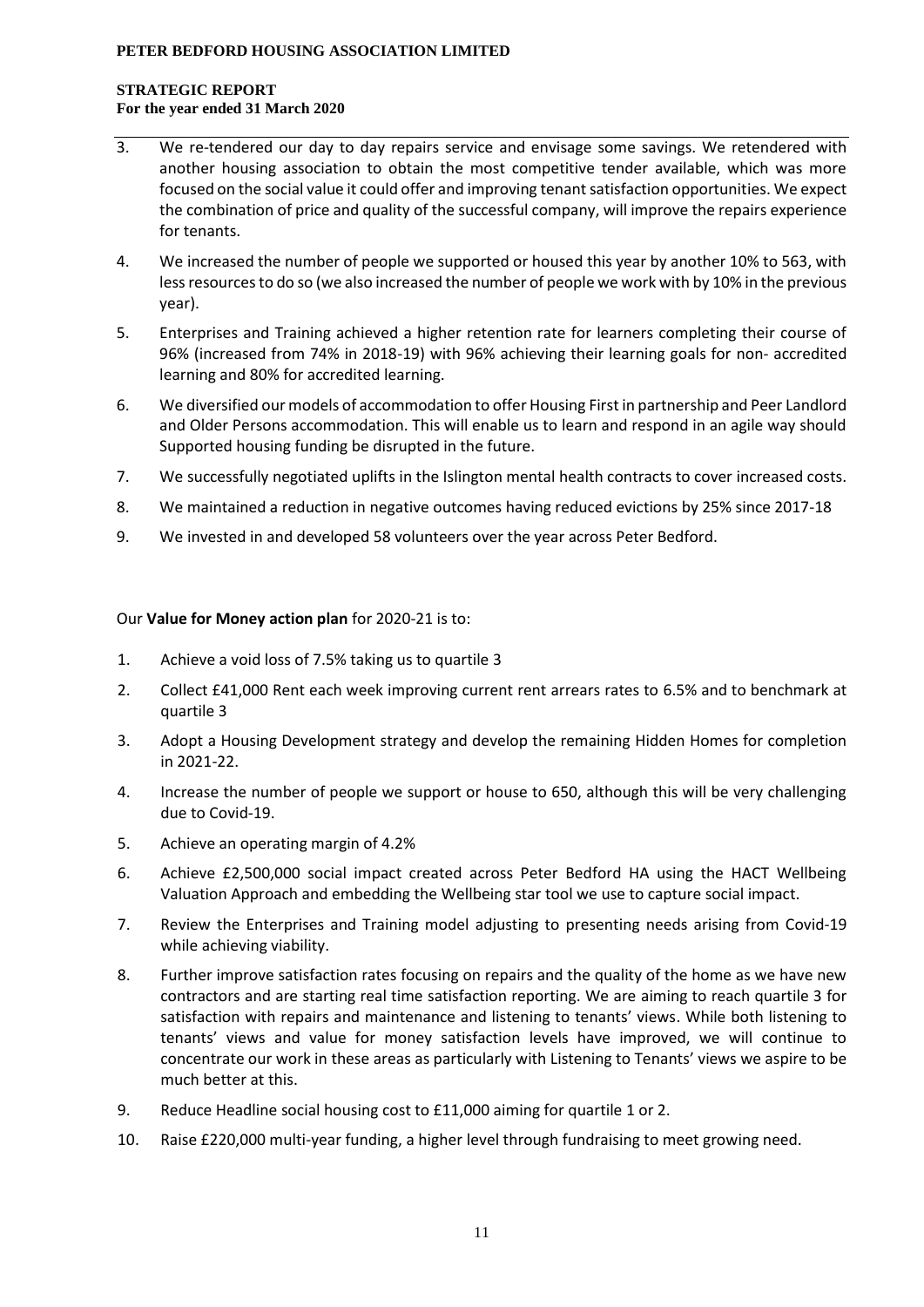### **STRATEGIC REPORT For the year ended 31 March 2020**

Our **Value for Money action plan** to 2025 is to:

- 1. Reduce void rates to 5.5% or quartile 2 from 4
- 2. Achieve high rent collection rates at quartile 2 or 3 achieving 100% after voids
- 3. Grow the margin to meet the requirements for investment in the housing stock to £350,000 per annum
- 4. Catch up with investment in the housing stock by 2021-22.
- 5. The Enterprises and Training service to achieve viability through combined financial and social impact measures.

PBHA's Annual Impact Report and Social Impact Statements 2019-20 will be published on our website. Our Annual Impact Report will be distributed to our stakeholders - tenants, referral agencies, funders and local government agencies.

# **(g) Responsibilities in respect of the accounts**

The Co-operative and Community Benefit Societies Act 2014 requires the Association to prepare accounts for each financial year which give a true and fair view of the state of affairs of the Association and of the surplus/deficit of the Association for that period. In preparing these accounts the Board is required to:-

- 1. Select suitable accounting policies and then apply them consistently.
- 2. Make judgments and estimates that are reasonable and prudent.
- 3. State whether applicable accounting standards have been followed.
- 4. Prepare the Accounts on the going concern basis unless it is inappropriate.

The Board is responsible for keeping proper accounting records which disclose with reasonable accuracy at any time the financial position of the Association and to enable them to ensure that the accounts comply with the Co-operative and Community Benefit Societies Act 2014. The Board is also responsible for safeguarding the assets of the Association and hence for taking reasonable steps for the prevention and detection of fraud and other irregularities, by establishing and maintaining a satisfactory system of control over the Association's accounting records, cash holdings and all its receipts and remittances.

The Board members who held office at the date of approval of this Board report, confirm that, so far as they are each aware there is no relevant audit information of which the Association's auditors are unaware; and each Board member has taken all steps that they ought to have taken as a Board member to make themselves aware of any relevant audit information and to establish that the Association's auditors are aware of that information.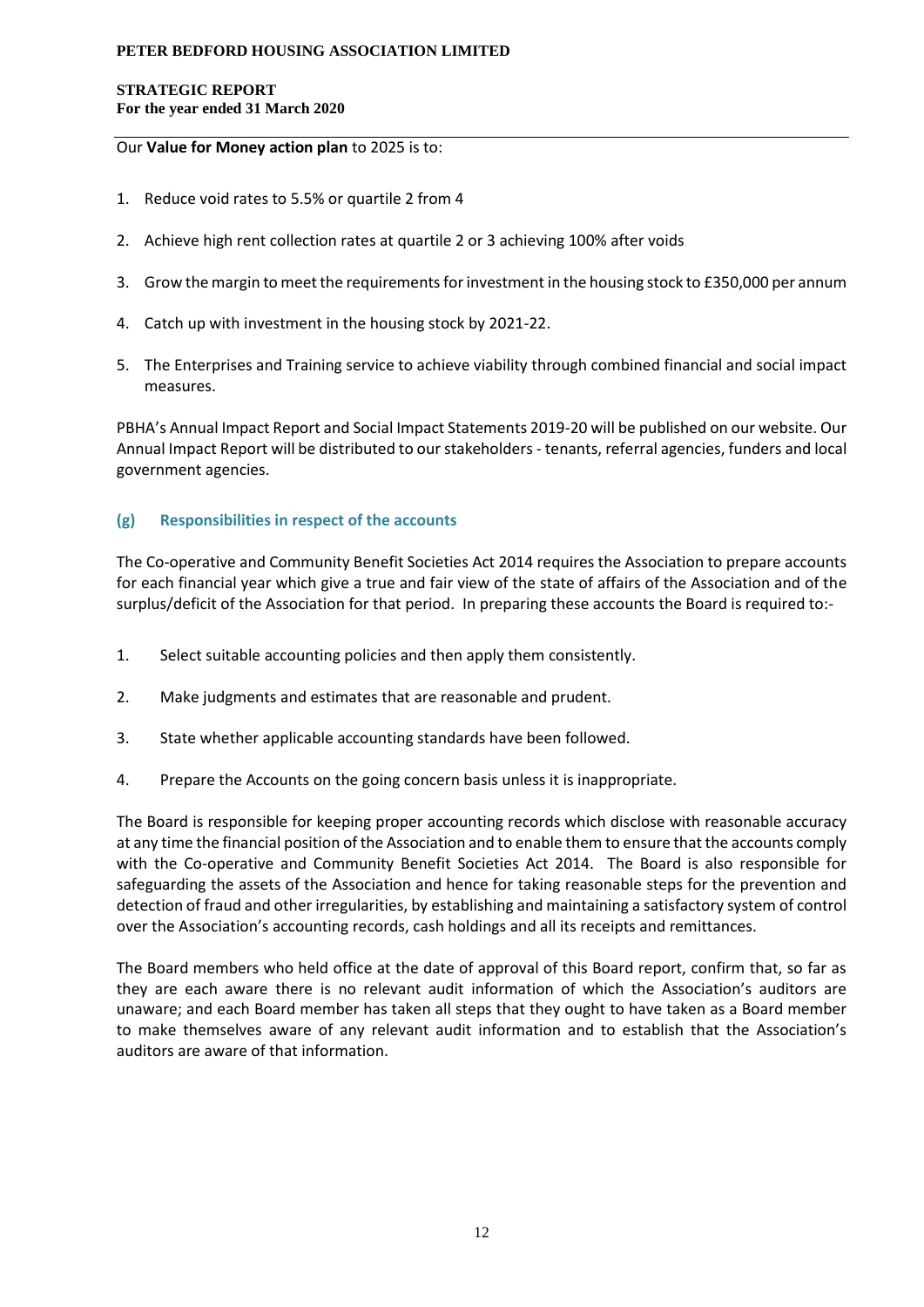#### **STRATEGIC REPORT For the year ended 31 March 2020**

## **(h) Board members' indemnity**

The Board has confirmed that the Association does have Board member and Officers insurance in place.

## **(i) Financial instruments**

The Association does not have any abnormal exposure to price, credit, liquidity and cash flow risks arising from its trading activities. The Association does not enter into any hedging transactions and no trading in financial instruments is undertaken.

## **(j) Disclosure of information to the auditor**

In the case of the persons who were Board members of the Association at the date when this report was approved:

- So far as each of the Board members is aware, there is no relevant audit information of which the auditor is unaware; and
- Each Board member has taken all the steps that they ought to have taken as a Board member to inform themselves of any relevant audit information (as defined) and to establish that the auditor is aware of that information.

On behalf of the Board

modres bar

Andy Love Chairman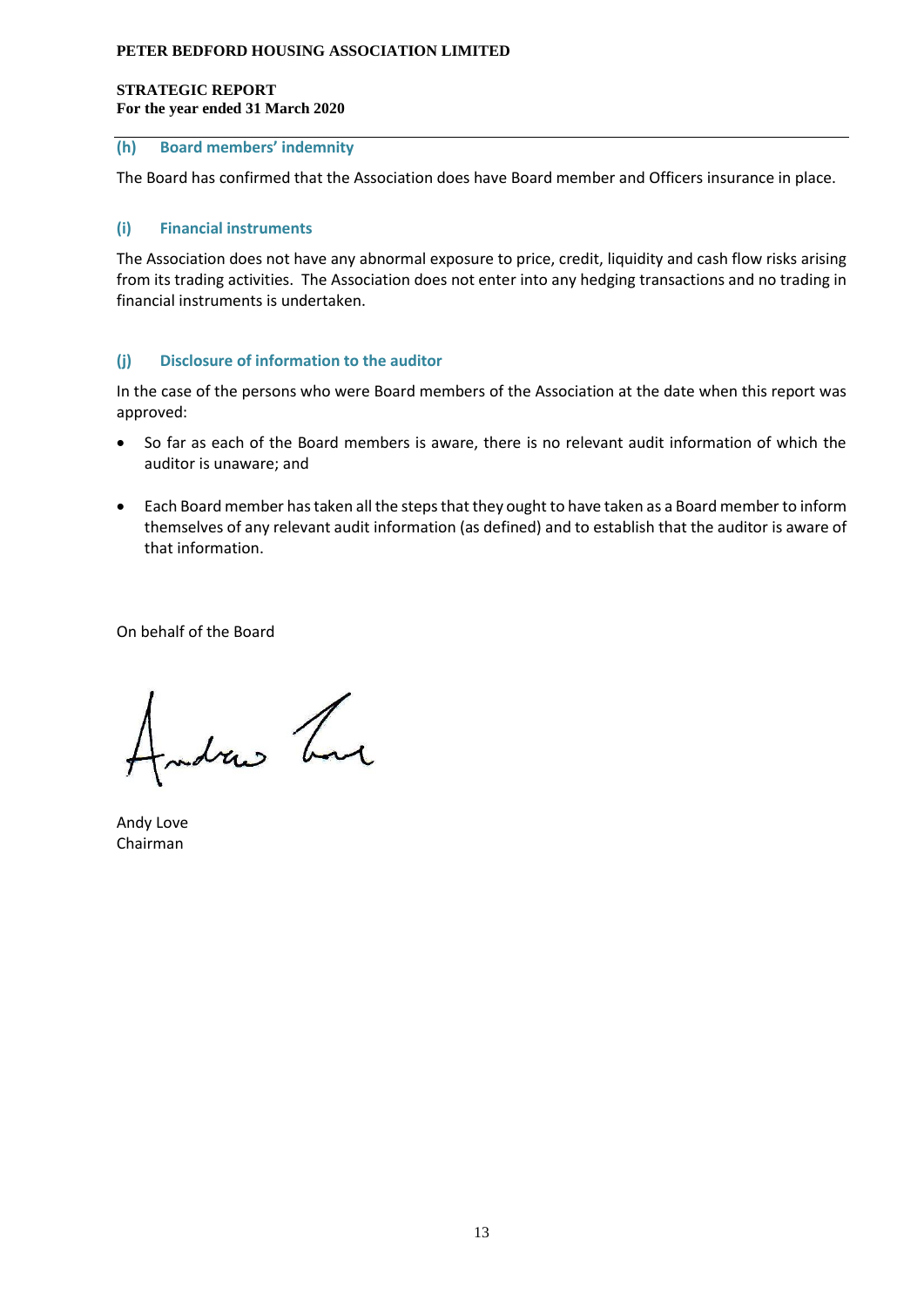### **INDEPENDENT AUDITOR'S REPORT TO THE MEMBERS OF PETER BEDFORD HOUSING ASSOCIATION LIMITED For the year ended 31 March 2020**

#### **Opinion**

We have audited the financial statements of Peter Bedford Housing Association (the 'association') for the year ended 31 March 2020 which comprise the Statement of Comprehensive Income, the Statement of Changes in Reserves, the Statement of Financial Position, the Statement of Cash Flows, and notes to the financial statements, including a summary of significant accounting policies. The financial reporting framework that has been applied in their preparation is applicable law and United Kingdom Accounting Standards, including FRS 102 "The Financial Reporting Standard applicable in the UK and Republic of Ireland" (United Kingdom Generally Accepted Accounting Practice).

In our opinion, the financial statements:

- give a true and fair view of the state of the association's affairs as at 31 March 2020 and of its deficit for the year then ended;
- have been properly prepared in accordance with United Kingdom Generally Accepted Accounting Practice;
- have been prepared in accordance with the requirements of the Co-operative and Community Benefit Societies Act 2014, the Housing and Regeneration Act 2008 and the Accounting Direction for Private Registered Providers of Social Housing 2015.

#### **Basis for opinion**

We conducted our audit in accordance with International Standards on Auditing (UK) (ISAs (UK)) and applicable law. Our responsibilities under those standards are further described in the Auditor's responsibilities for the audit of the financial statements section of our report. We are independent of the association in accordance with the ethical requirements that are relevant to our audit of the financial statements in the UK, including the FRC's Ethical Standard and we have fulfilled our other ethical responsibilities in accordance with these requirements. We believe that the audit evidence we have obtained is sufficient and appropriate to provide a basis for our opinion.

#### **Emphasis of matter – Impact of the outbreak of Covid-19 on the financial statements**

In forming our opinion on the company financial statements, which is not modified, we draw your attention to the directors' view on the impact of the Covid-19 as disclosed on pages 7 and 36, and the consideration in the going concern basis of preparation on page 24.

The potential impact of Covid-19 became significant in March 2020 and is causing widespread disruption to normal patterns of business activity across the world, including the UK.

The full impact following the recent emergence of Covid-19 is still unknown. It is therefore not currently possible to evaluate all the potential implications to the association's trade, customers, suppliers and the wider economy.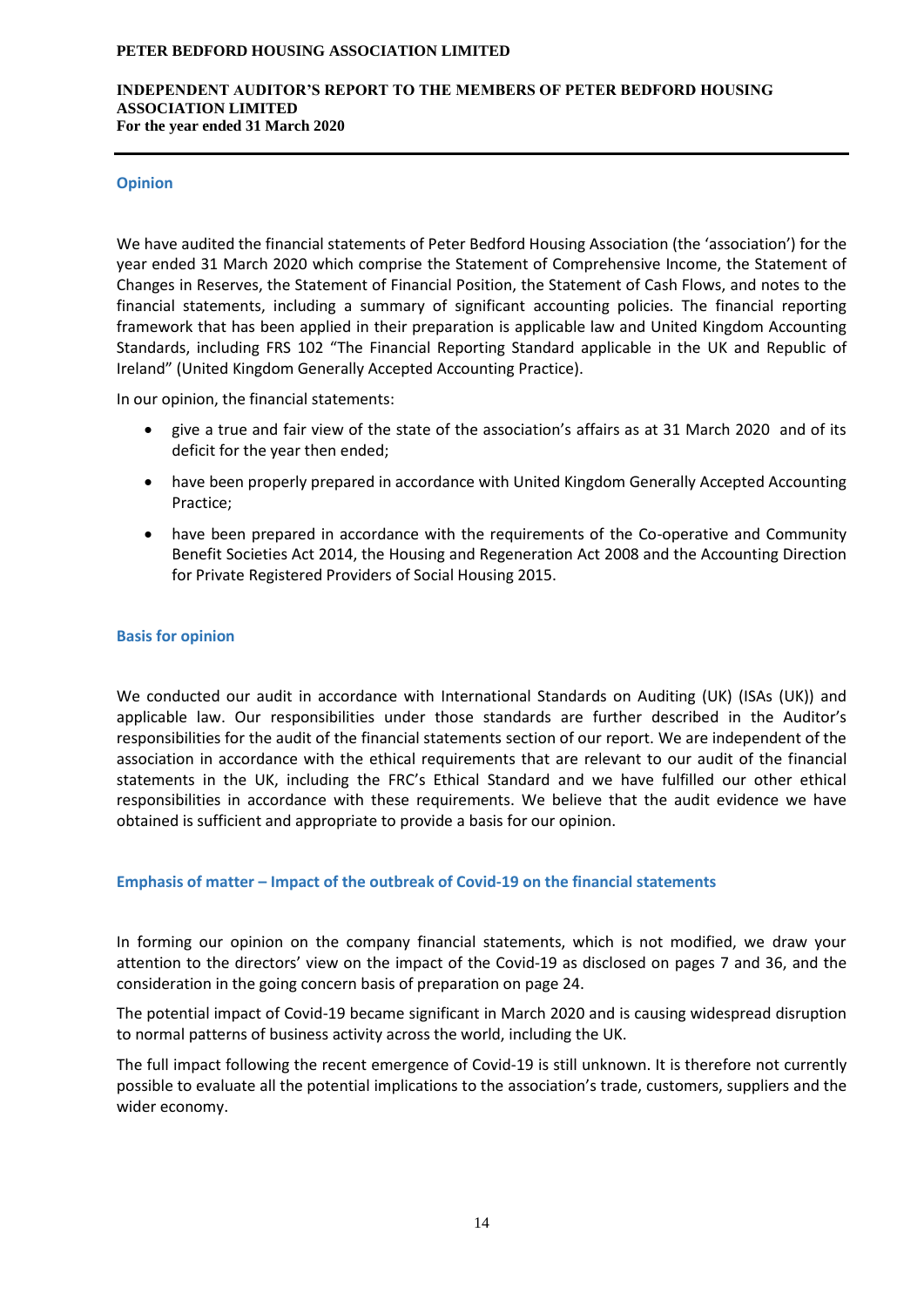### **INDEPENDENT AUDITOR'S REPORT TO THE MEMBERS OF PETER BEDFORD HOUSING ASSOCIATION LIMITED For the year ended 31 March 2020**

#### **Conclusions relating to going concern**

We have nothing to report in respect of the following matters in relation to which the ISAs (UK) require us to report to you where:

- the Board's use of the going concern basis of accounting in the preparation of the financial statements is not appropriate; or
- the Board has not disclosed in the financial statements any identified material uncertainties that may cast significant doubt about the association's ability to continue to adopt the going concern basis of accounting for a period of at least twelve months from the date when the financial statements are authorised for issue.

#### **Other information**

The Board is responsible for the other information. The other information comprises the information included in the annual report, other than the financial statements and our auditor's report thereon. Our opinion on the financial statements does not cover the other information and, except to the extent otherwise explicitly stated in our report, we do not express any form of assurance conclusion thereon.

In connection with our audit of the financial statements, our responsibility is to read the other information and, in doing so, consider whether the other information is materially inconsistent with the financial statements or our knowledge obtained in the audit or otherwise appears to be materially misstated. If we identify such material inconsistencies or apparent material misstatements, we are required to determine whether there is a material misstatement in the financial statements or a material misstatement of the other information. If, based on the work we have performed, we conclude that there is a material misstatement of this other information, we are required to report that fact.

We have nothing to report in this regard.

#### **Matters on which we are required to report by exception**

We have nothing to report in respect of the following matters in relation to which the Co-operative and Community Benefit Societies Act 2014 requires us to report to you if, in our opinion:

- the association has not kept proper books of account; or
- a satisfactory system of control over transactions has not been maintained; or
- the financial statements are not in agreement with the books of account; or
- we have not received all the information and explanations we require for our audit.

#### **Responsibilities of the Board**

As explained more fully in the Statement of the Board's responsibilities set out on page 12, the Board is responsible for the preparation of the financial statements and for being satisfied that they give a true and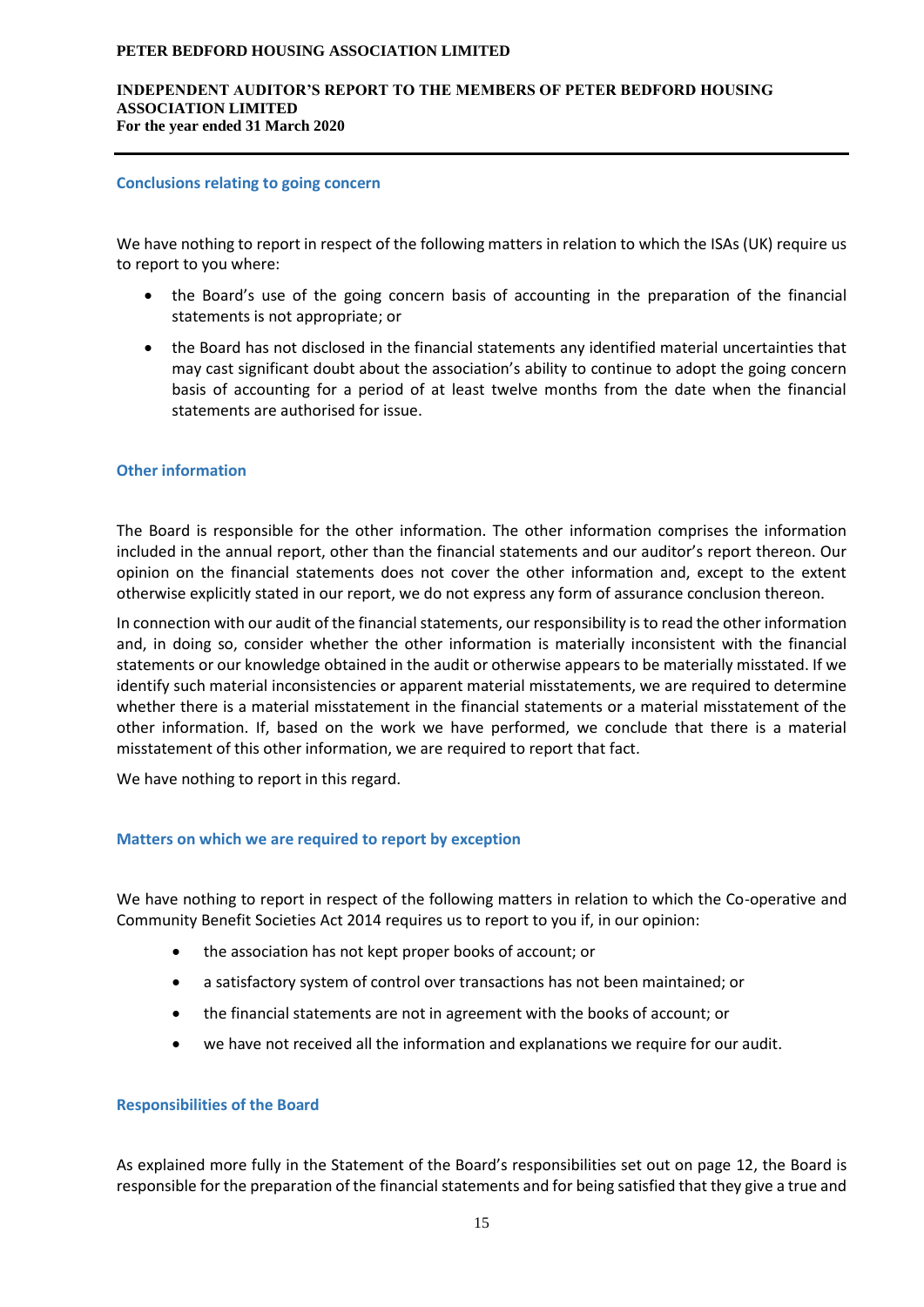### **INDEPENDENT AUDITOR'S REPORT TO THE MEMBERS OF PETER BEDFORD HOUSING ASSOCIATION LIMITED For the year ended 31 March 2020**

fair view, and for such internal control as the Board determines is necessary to enable the preparation of financial statements that are free from material misstatement, whether due to fraud or error.

In preparing the financial statements, the Board is responsible for assessing the association's ability to continue as a going concern, disclosing, as applicable, matters related to going concern and using the going concern basis of accounting unless the Board either intends to liquidate the association or to cease operations, or have no realistic alternative but to do so.

#### **Auditor's responsibilities for the audit of the financial statements**

Our objectives are to obtain reasonable assurance about whether the financial statements as a whole are free from material misstatement, whether due to fraud or error, and to issue an auditor's report that includes our opinion. Reasonable assurance is a high level of assurance, but is not a guarantee that an audit conducted in accordance with ISAs (UK) will always detect a material misstatement when it exists. Misstatements can arise from fraud or error and are considered material if, individually or in the aggregate, they could reasonably be expected to influence the economic decisions of users taken on the basis of these financial statements.

A further description of our responsibilities for the audit of the financial statements is located on the Financial Reporting Council's website at www.frc.org.uk/auditorsresponsibilities. This description forms part of our auditor's report.

#### **Use of the audit report**

This report is made solely to the association's members as a body in accordance with Part 7 of the Cooperative and Community Benefit Societies Act 2014 and Chapter 4 of Part 2 of the Housing and Regeneration Act 2008. Our audit work has been undertaken so that we might state to the association's members those matters we are required to state to them in an auditor's report and for no other purpose. To the fullest extent permitted by law, we do not accept or assume responsibility to anyone other than the association and the association's members as a body for our audit work, for this report, or for the opinions we have formed.

lazoos Lif

Mazars LLP Chartered Accountants and Statutory Auditor The Pinnacle 160 Midsummer Boulevard Milton Keynes MK9 1FF

Date: 01 September 2020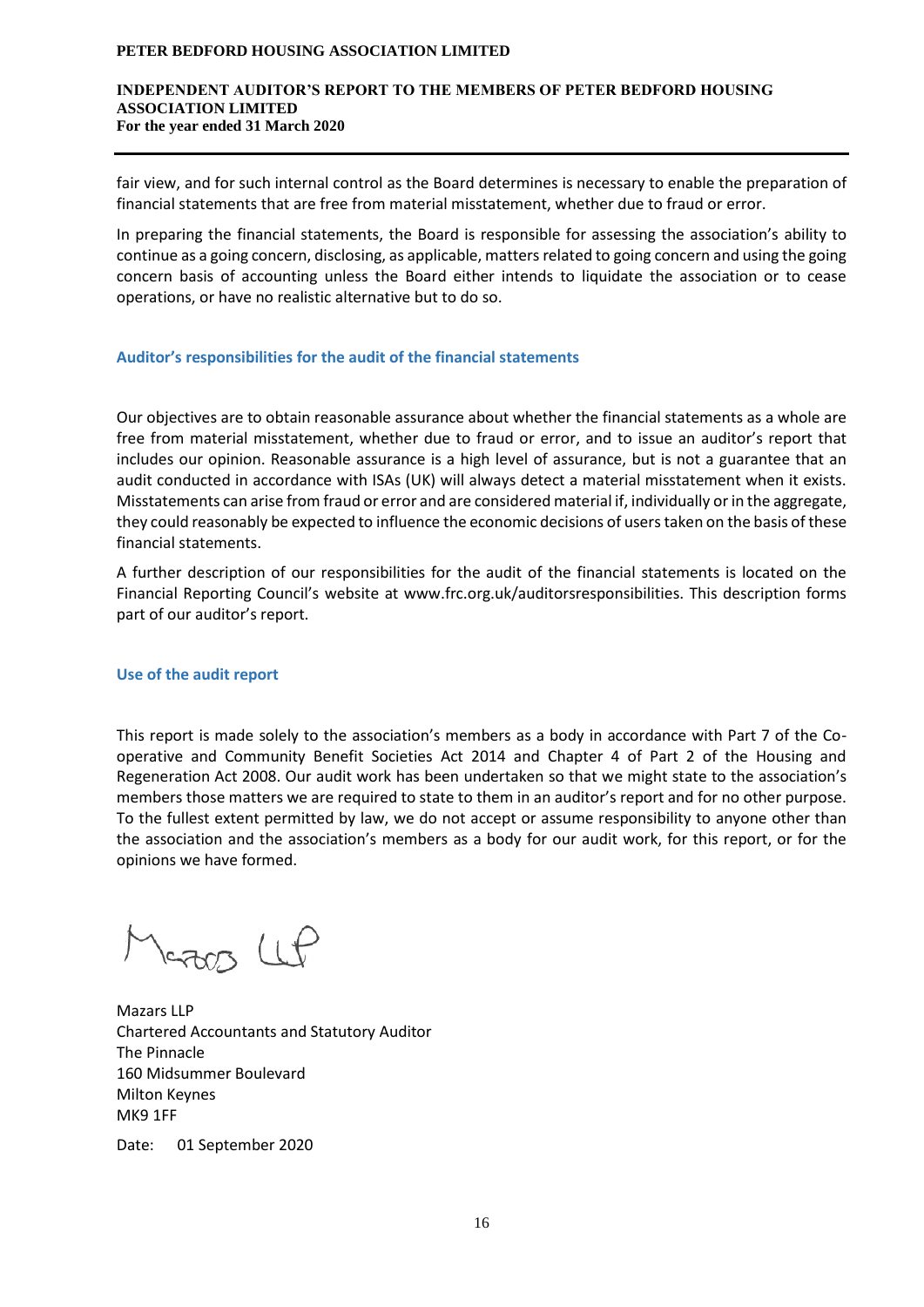### **STATEMENT OF COMPREHENSIVE INCOME For the year ended 31 March 2020**

|                                                                               | <b>Notes</b> | 2020<br>£              | 2019<br>£                         |
|-------------------------------------------------------------------------------|--------------|------------------------|-----------------------------------|
| <b>TURNOVER - continuing operations</b>                                       | 3            | 3,173,806              | 3,238,321                         |
| Operating costs<br>Pension deficit charge<br>Gain on disposal of fixed assets | 3<br>18      | (3, 175, 849)<br>4,000 | (3,066,036)<br>6,000<br>1,891,439 |
| <b>OPERATING SURPLUS</b>                                                      |              | 1,237                  | 2,069,724                         |
| Finance income<br>Interest and financing costs                                | 5            | 10,843<br>(26, 190)    | 9,124<br>(30, 574)                |
| TOTAL COMPREHENSIVE INCOME FOR THE YEAR                                       |              | (14, 110)              | 2,048,274                         |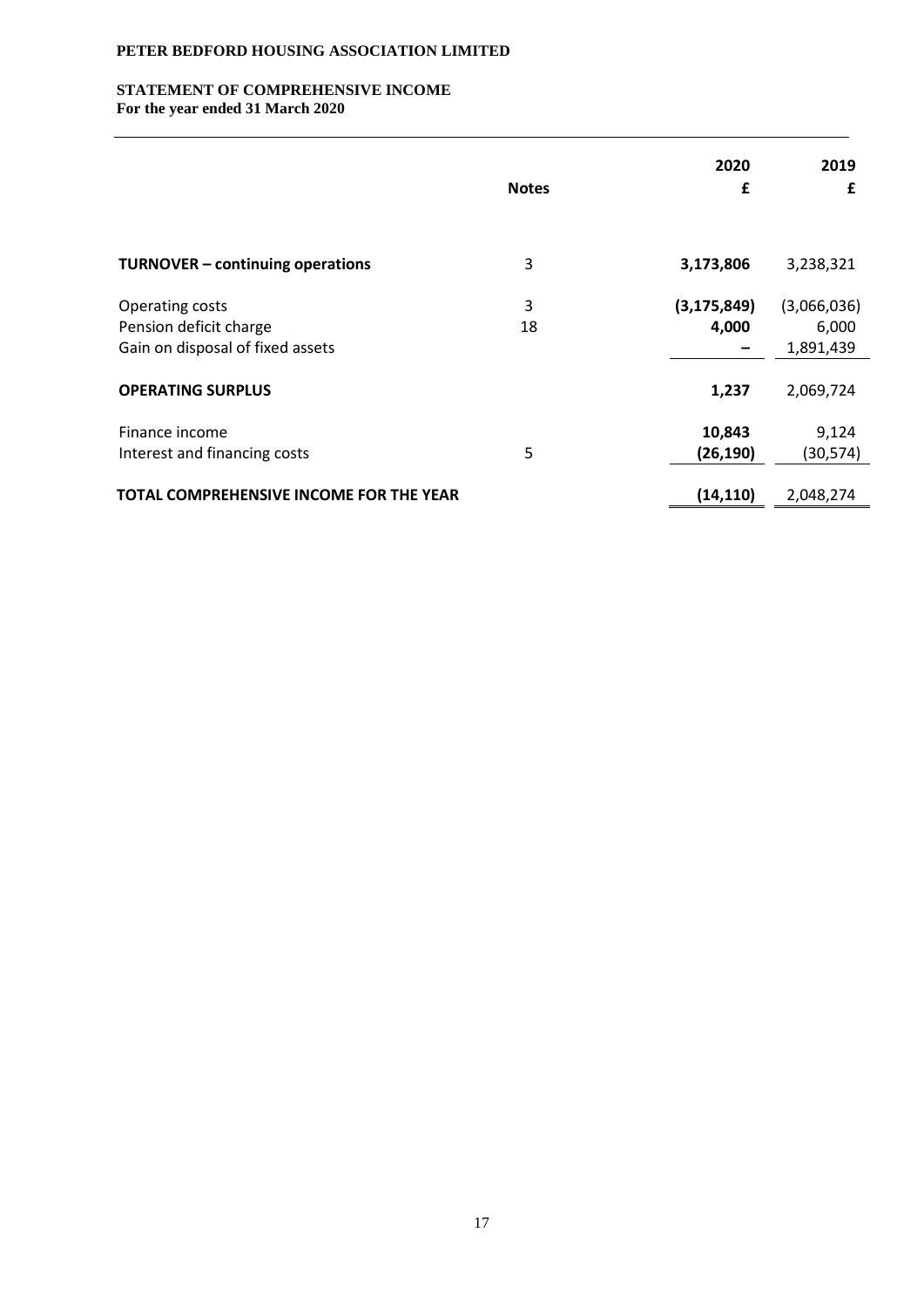## **STATEMENT OF FINANCIAL POSITION At 31 March 2020**

|                                                               | <b>Notes</b> | 2020<br>£   | 2019<br>£                          |
|---------------------------------------------------------------|--------------|-------------|------------------------------------|
| <b>TANGIBLE FIXED ASSETS</b>                                  |              |             |                                    |
| Housing properties - cost less                                |              |             |                                    |
| depreciation                                                  | 9            | 10,252,918  | 10,040,108                         |
| Other property, plant & equipment - cost<br>less depreciation | 9            | 3,284,412   |                                    |
| <b>TOTAL FIXED ASSETS</b>                                     |              |             | 3,319,909<br>13,537,330 13,360,017 |
|                                                               |              |             |                                    |
| <b>CURRENT ASSETS</b>                                         |              |             |                                    |
| Stock                                                         |              | 15,956      | 16,445                             |
| Debtors                                                       | 10           | 327,965     | 181,776                            |
| Cash at bank and in hand                                      |              | 2,708,936   | 3,262,231                          |
|                                                               |              | 3,052,857   | 3,460,452                          |
| <b>CREDITORS: AMOUNTS FALLING</b>                             |              |             |                                    |
| <b>DUE WITHIN ONE YEAR</b>                                    | 11           | (775, 986)  | (733, 872)                         |
| <b>NET CURRENT ASSETS</b>                                     |              | 2,276,871   | 2,726,579                          |
|                                                               |              |             |                                    |
| <b>TOTAL ASSETS LESS CURRENT</b>                              |              |             |                                    |
| <b>LIABILITIES</b>                                            |              | 15,814,201  | 16,086,596                         |
|                                                               |              |             |                                    |
| <b>CREDITORS: AMOUNTS FALLING</b>                             |              |             |                                    |
| DUE AFTER MORE THAN ONE YEAR                                  | 12           | (8,869,774) | (9, 128, 059)                      |
| <b>NET ASSETS</b>                                             |              | 6,944,427   | 6,958,537                          |
|                                                               |              |             |                                    |
| <b>CAPITAL AND RESERVES</b>                                   |              |             |                                    |
| Share capital                                                 | 16           | 26          | 32                                 |
| Revenue reserves                                              |              | 6,944,401   | 6,958,505                          |
|                                                               |              |             |                                    |
| <b>TOTAL CAPITAL AND RESERVES</b>                             |              | 6,944,427   | 6,958,537                          |

The notes on pages 22 to 36 form an integral part of these financial statements.

The financial statements on pages 17 to 36 were approved by the Board of Management on 23 July 2020 and were signed on its behalf by:

motres h

**Member of the Board of Management Member of the Board of Management**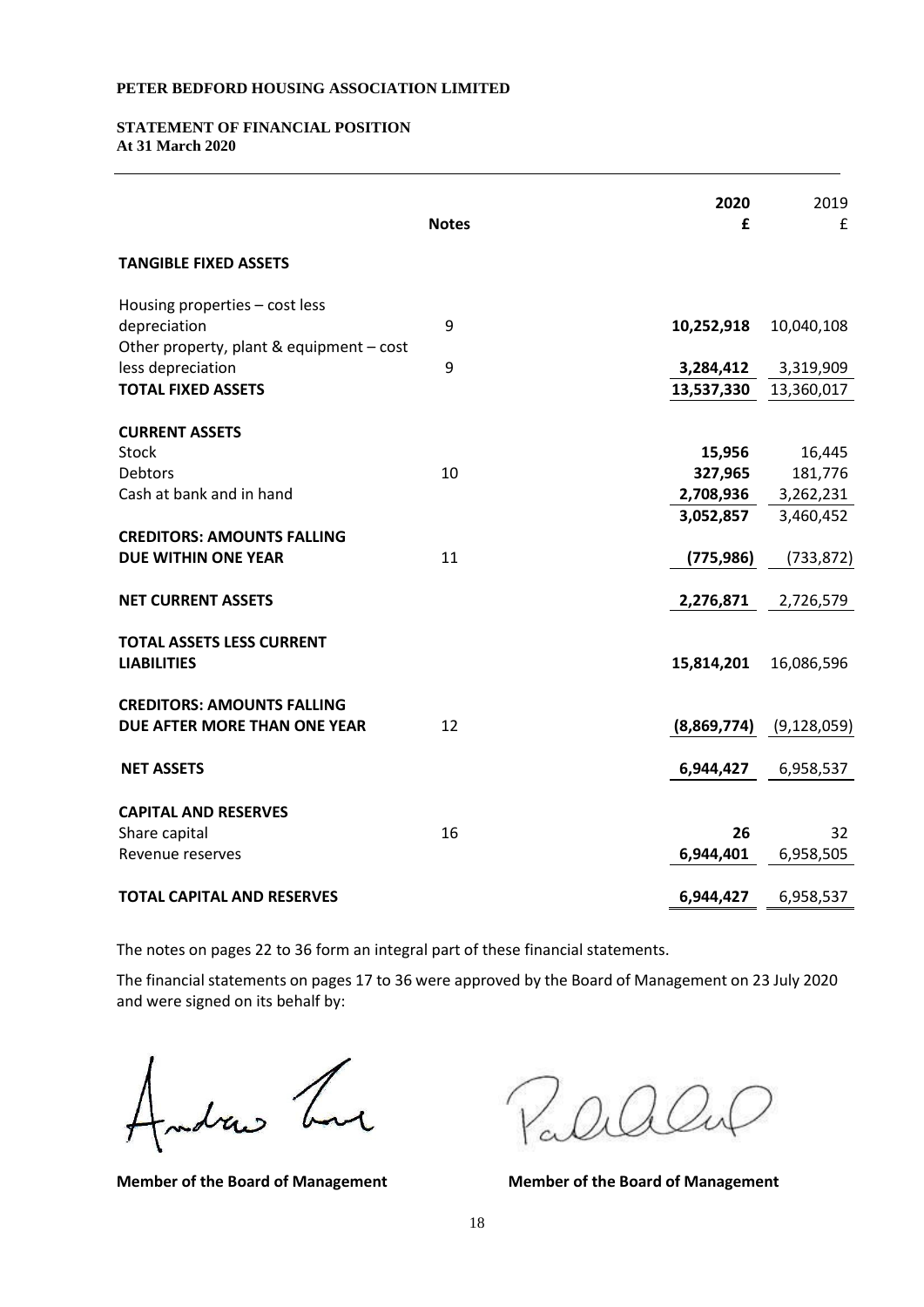### **STATEMENT OF CHANGES IN RESERVES At 31 March 2020**

|                                                            | Revenue<br><b>Reserves</b><br>2020<br>£ | Revenue<br><b>Reserves</b><br>2019<br>£ |
|------------------------------------------------------------|-----------------------------------------|-----------------------------------------|
| <b>BALANCE AT 1 APRIL</b>                                  | 6,958,505                               | 4,910,231                               |
| Net reduction in shareholders capital (see note 16)        | 6                                       |                                         |
| Surplus / (deficit) from statement of comprehensive income | (14, 110)                               | 2,048,274                               |
| <b>BALANCE AT 31 MARCH</b>                                 | 6,944,401                               | 6,958,505                               |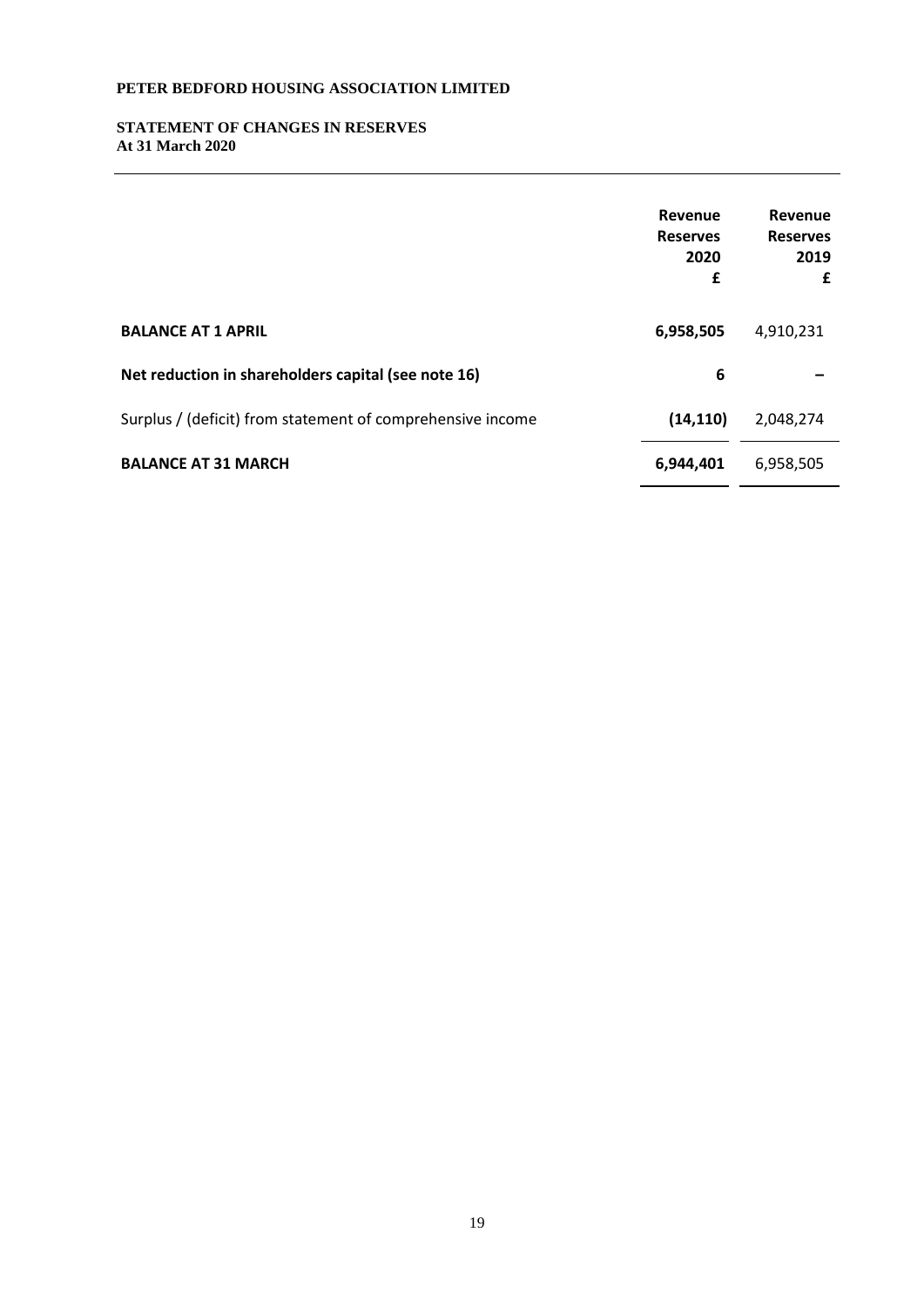# **STATEMENT OF CASH FLOWS For the year ended 31 March 2020**

|                                                     |              | 2020       |            | 2019       |           |
|-----------------------------------------------------|--------------|------------|------------|------------|-----------|
|                                                     | <b>Notes</b> | £          | £          | f          | £         |
| <b>NET CASH INFLOW FROM OPERATING</b>               |              |            |            |            |           |
| <b>ACTIVITIES</b>                                   | A            |            | 107,237    |            | 257,448   |
| <b>CASH FLOWS FROM FINANCING ACTIVITIES</b>         |              |            |            |            |           |
| Interest paid                                       |              | (26, 190)  |            | (30, 574)  |           |
| Interest received                                   |              | 10,843     |            | 9,124      |           |
| Housing loan repaid                                 |              | (295)      |            | (1, 497)   |           |
| Other loans repaid                                  |              | (23, 986)  |            | (22, 932)  |           |
| Shares issued                                       |              | 4          |            | 2          |           |
| Shares forfeited                                    |              | (10)       |            | (2)        |           |
|                                                     |              |            | (39, 634)  |            | (45, 879) |
| <b>CASH FLOWS FROM INVESTING ACTIVITIES</b>         |              |            |            |            |           |
| Additions to housing properties                     |              | (577, 194) |            | (227, 836) |           |
| Purchase of other fixed assets                      |              | (43, 704)  |            | (39,071)   |           |
| Proceeds from the disposal of housing               |              |            |            |            |           |
| properties                                          |              |            |            | 1,900,000  |           |
|                                                     |              |            | (620, 898) |            | 1,633,093 |
| NET CHANGE IN CASH AND CASH EQUIVALENTS             |              |            | (553, 295) |            | (84, 504) |
| Cash and cash equivalents at the                    |              |            |            |            |           |
| beginning of the year                               |              |            | 3,262,231  |            | 1,417,569 |
| Cash and cash equivalents at the end<br>of the year |              |            | 2,708,936  |            | 3,262,231 |
|                                                     |              |            |            |            |           |

**\_\_\_\_\_\_\_\_\_\_\_\_\_\_\_\_\_\_\_\_\_\_\_\_\_\_\_\_\_\_\_\_\_\_\_\_\_\_\_\_\_\_\_\_\_\_\_\_\_\_\_\_\_\_\_\_\_\_\_\_\_\_\_\_\_\_\_\_\_\_\_\_\_\_\_\_\_\_**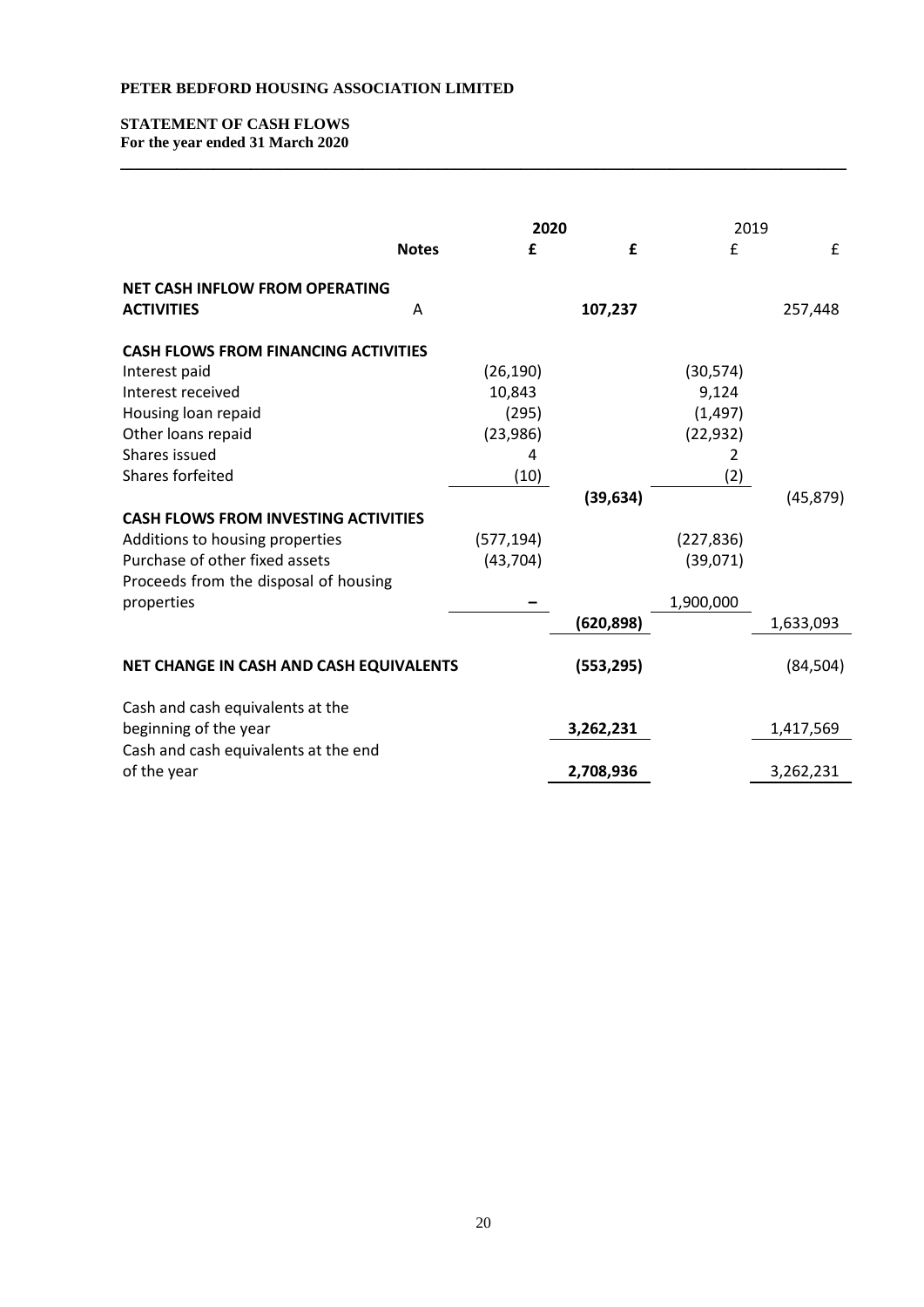# **STATEMENT OF CASH FLOWS For the year ended 31 March 2020**

| RECONCILIATION OF OPERATING SURPLUS TO NET CASH INFLOW FROM OPERATING ACTIVITIES<br>A) |           |             |  |  |
|----------------------------------------------------------------------------------------|-----------|-------------|--|--|
|                                                                                        | 2020      | 2019        |  |  |
|                                                                                        | £         | £           |  |  |
| Surplus / (deficit) for the year                                                       | (14, 110) | 2,048,274   |  |  |
| Movement in stock                                                                      | 489       | (647)       |  |  |
| Movement in debtors                                                                    | (146,189) | 16,256      |  |  |
| Movement in creditors                                                                  | 40,115    | 6,237       |  |  |
| Depreciation                                                                           | 252,243   | 265,279     |  |  |
| Impairment to housing properties                                                       | 191,342   |             |  |  |
| Movement in capital grants                                                             | (170,000) | (180, 976)  |  |  |
| Grant recycled                                                                         |           | 5,488       |  |  |
| Movement in pension liability                                                          | (62,000)  | (39,000)    |  |  |
| Surplus on disposal of housing properties                                              |           | (1,884,913) |  |  |
| Interest payable                                                                       | 26,190    | 30,574      |  |  |
| Interest received                                                                      | (10, 843) | (9, 124)    |  |  |
| Net cash inflow from operating activities                                              | 107,237   | 257,448     |  |  |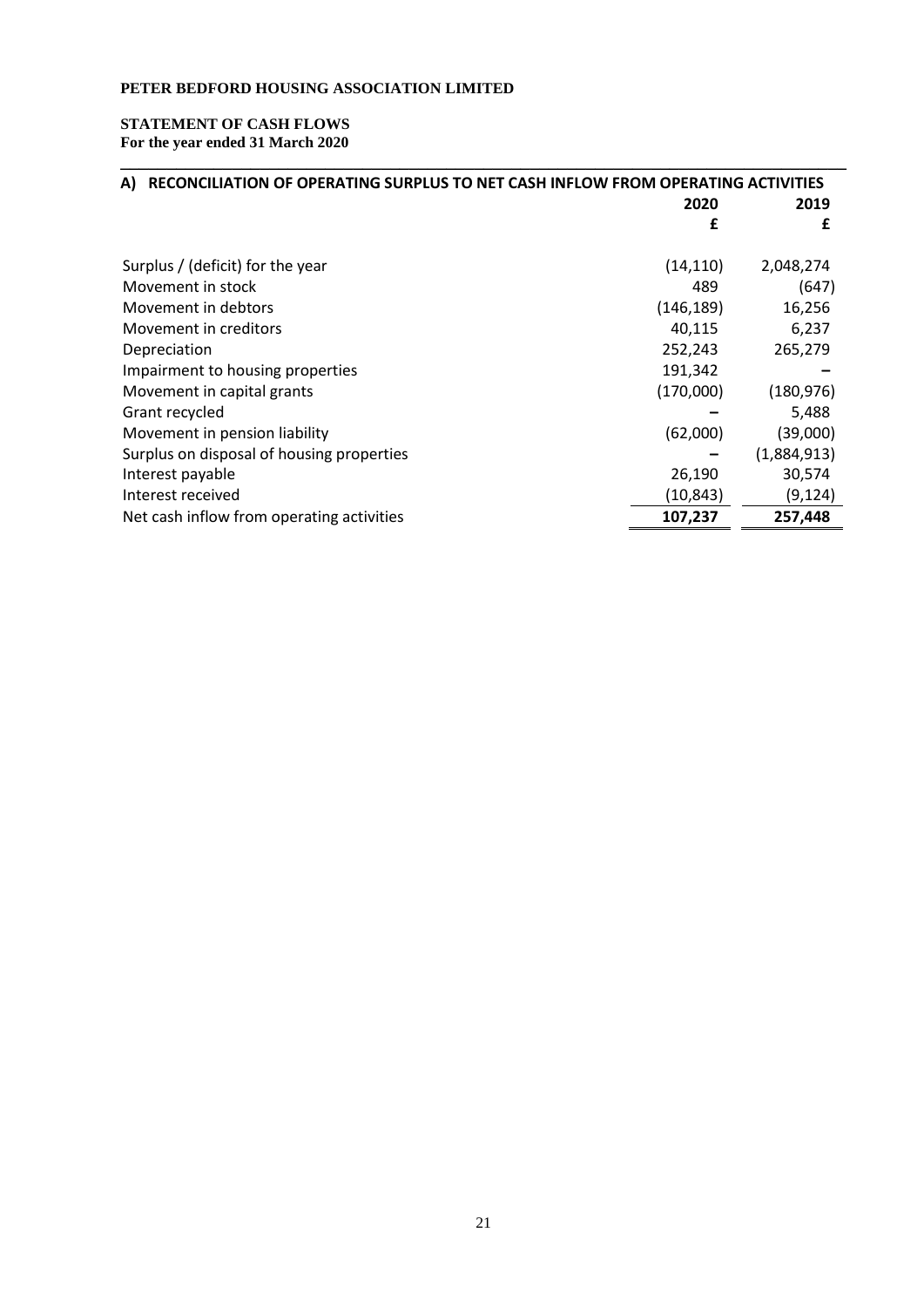### **GENERAL INFORMATION**

Peter Bedford Housing Association Limited (PBHA) is a Social Housing Provider registered under the Cooperative and Community Benefit Societies Act 2014 (Registration number 20037R) and registered with the Homes and Communities Agency (Registration number LH0888).

## **1. ACCOUNTING POLICIES**

The principal accounting policies are summarised below. They have been applied consistently throughout the year and in the preceding year.

### **(a) Basis of accounting**

The financial statements are prepared under the historical cost convention, modified to include certain items at fair value, in accordance with Financial Reporting Standard 102 (March 2018) (FRS102) issued by the Financial Reporting Council and comply with the Statement of Recommended Practice for registered social housing providers 2018 Update (SORP), the Housing and regeneration Act 2008 and the Accounting Direction for private registered providers of social housing 2019. PBHA is a public benefit entity, as defined in FRS 102 and applies the relevant paragraphs prefixed "PBE" in FRS 102.

The March 2018 edition of FRS 102 includes amendments arising from the Financial Reporting Council's triennial review of the standard.

### **(b) Turnover**

Turnover primarily represents rents and service charges receivable (net of losses from voids), Supporting People Grant together with sundry sources of income.

## **(c) Depreciation and impairment**

## *Housing Properties*

Freehold land is not depreciated. Depreciation is charged so as to write off the cost of freehold housing properties, to their estimated residual value on a straight line basis over their expected useful economic lives as follows:

Structure: 100 years

Major components are treated as separable assets and depreciated over their expected useful life as follows:

| Roofs:     | 70 years | Electrical installations: | 40 years |
|------------|----------|---------------------------|----------|
| Kitchens:  | 20 years | Mechanical systems:       | 30 years |
| Bathrooms: | 30 years | Windows:                  | 30 years |
| Boilers:   | 15 years |                           |          |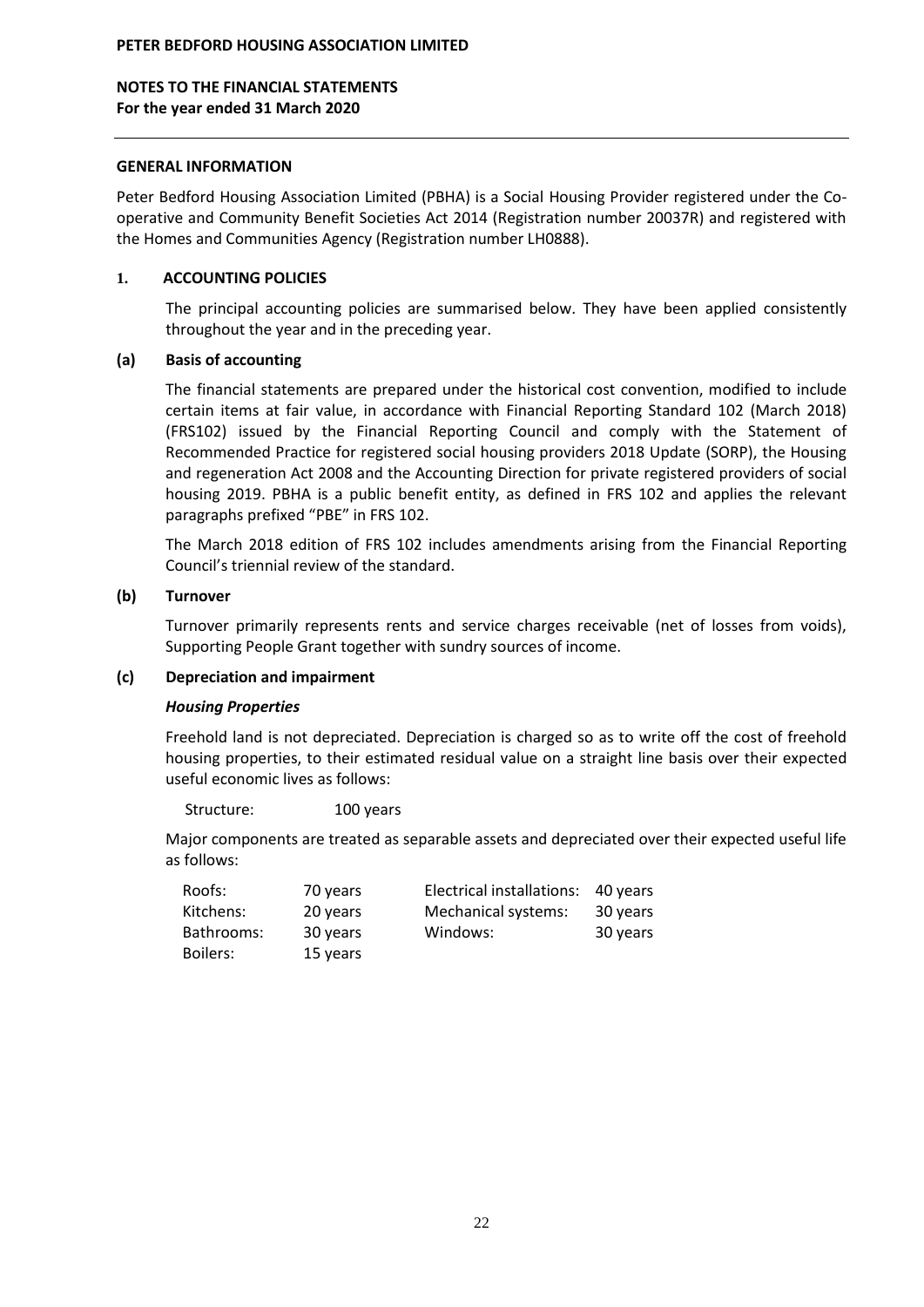#### **1. ACCOUNTING POLICIES (Continued)**

### *Impairment of social housing properties*

Properties held for their social benefit are not held solely for the cash inflows they generate and are held for their service potential.

An assessment is made at each reporting date as to whether an indicator of impairment exists. If such an indicator exists, an impairment assessment is carried out and an estimate of the recoverable amount of the asset is made. Where the carrying amount of asset exceeds its recoverable amount, an impairment loss is recognised in the Statement of Comprehensive Income. The recoverable amount of an asset is the higher of its value in use and fair value less costs to sell. Where assets are held for their service potential, value in use is determined by the present value of the asset's remaining service potential plus the net amount expected to be received from its disposal. Depreciated replacement cost is taken as a suitable measurement model.

An impairment loss is reversed if the reasons for the impairment loss have ceased to apply and included in the Statement of Comprehensive Income.

### *Other property, plant & equipment (PP&E)*

Depreciation is calculated to write off the cost of other PP&E over their estimated useful lives as follows:

| Head office fit-out       | 31/ <sub>3</sub> % straight line |
|---------------------------|----------------------------------|
| Computer equipment        | 33% % straight line              |
| Office and shop equipment | 20 % straight line               |

The costs of acquisition of the Head Office lease are being written off over the lifetime of the lease which is 250 years.

## **(d) Social Housing Grant (SHG) and other grants**

Grants relating to assets are recognised in income on a systematic basis over the expected useful life of the asset. Grants received for housing properties are recognised in income over the expected useful life of the housing property structure and components.

Grants received from non-government sources are recognised as revenue using the performance model.

### **(e) Improvements to properties**

Expenditure on existing housing properties, other than the replacement of components, is capitalised when it:

- Relates to a major overhaul of the property;
- Improves the economic benefit of the asset either through an increase in rental income, a reduction in maintenance costs or through an extension of the life of the property.

### **(f) Interest and financing costs**

Interest charges incurred on the financing of housing properties are capitalised up to the date of practical completion. Interest charges arising after that date are charged to the income and expenditure account.

#### **(g) Cash and cash equivalents**

Cash and cash equivalents comprise cash in hand and demand deposits.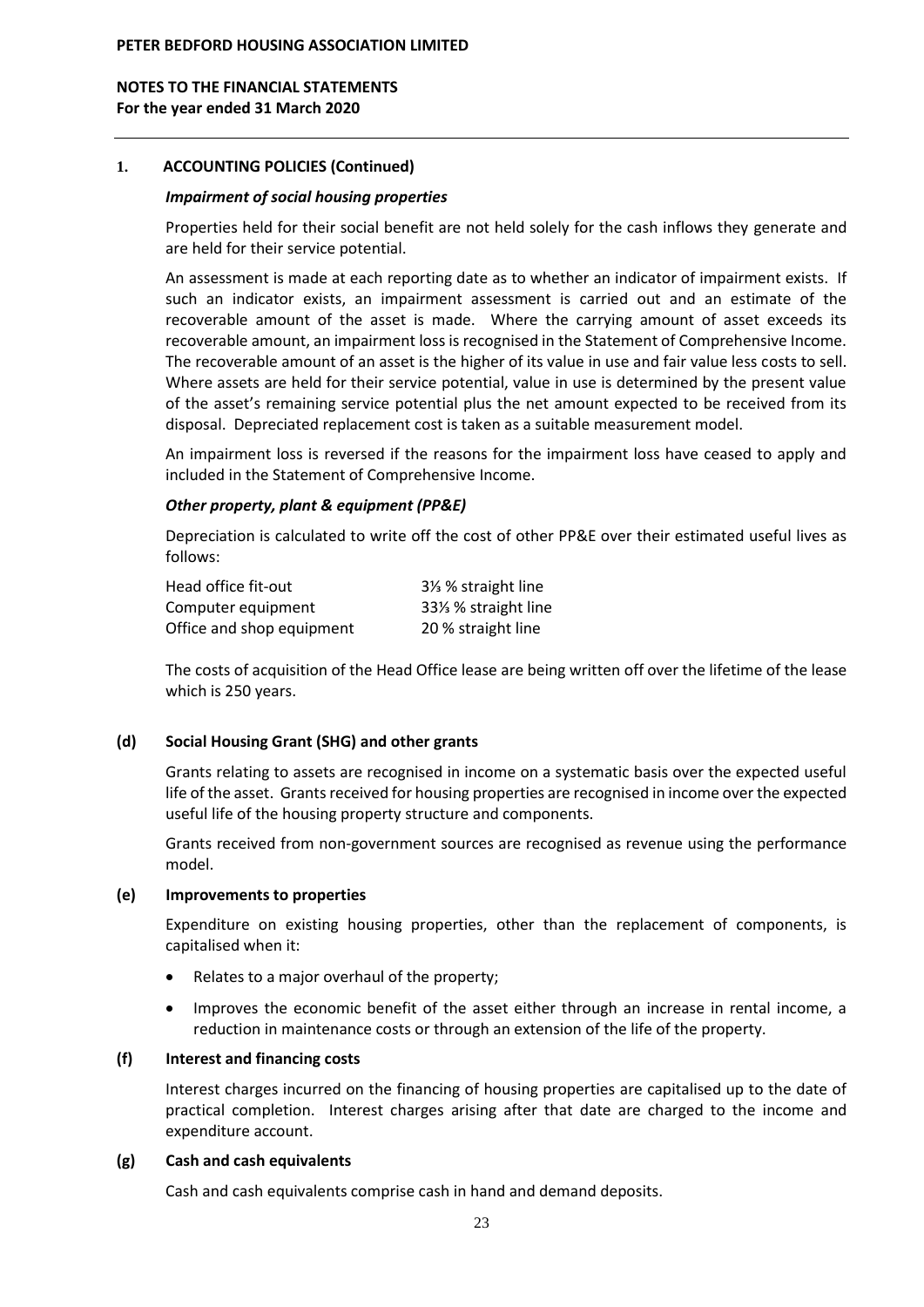## **(h) Operating leases**

Rentals payable under operating leases are charged on a straight line basis over the term of the lease.

### **(i) Pension costs**

Contributions payable to individual staff member's pension schemes are charged to the statement of comprehensive income in the period to which they relate.

### **(j) Financial instruments**

Financial assets and financial liabilities are recognised when the Association becomes a party to the contractual provisions of the instrument.

### *Financial assets carried at amortised cost*

Financial assets carried at amortised cost comprise rent arrears, trade and other receivables and cash and cash equivalents. Financial assets are initially recognised at fair value plus directly attributable transaction costs. After initial recognition, they are measured at amortised cost using the effective interest method. Discounting is omitted where the effect of discounting is immaterial.

If there is objective evidence that there is an impairment loss, the amount of the loss is measured as the difference between the asset's carrying amount and the present value of estimated future cash flows discounted at the financial asset's original effective interest rate. The carrying amount of the asset is reduced accordingly. A financial asset is derecognised when the contractual rights to the cash flows expire, or when the financial asset and all substantial risks and reward are transferred.

If an arrangement constitutes a financing transaction, the financial asset is measured at the present value of the future payments discounted at a market rate of interest for a similar debt instrument.

## *Financial liabilities carried at amortised cost*

These financial liabilities include trade and other payables and interest bearing loans and borrowings.

Non-current debt instruments which meet the necessary conditions in FRS 102, are initially recognised at fair value adjusted for any directly attributable transaction cost and subsequently measured at amortised cost using the effective interest method, with interest-related charges recognised as an expense in finance costs in the Statement of Comprehensive Income. Discounting is omitted where the effect of discounting is immaterial.

A financial liability is derecognised only when the contractual obligation is extinguished, that is, when the obligation is discharged, cancelled or expires.

## **(k) Stock**

Stock is carried at cost less any provision for stock unlikely to be sold.

## **(l) Going concern**

After reviewing the Association's forecasts and projections, and considering the implications of the Covid-19 pandemic on cash flows, the Board has a reasonable expectation that the Association has adequate resources to continue in operational existence for the foreseeable future. For this reason, the Association continues to adopt the going concern basis in preparing its financial statements.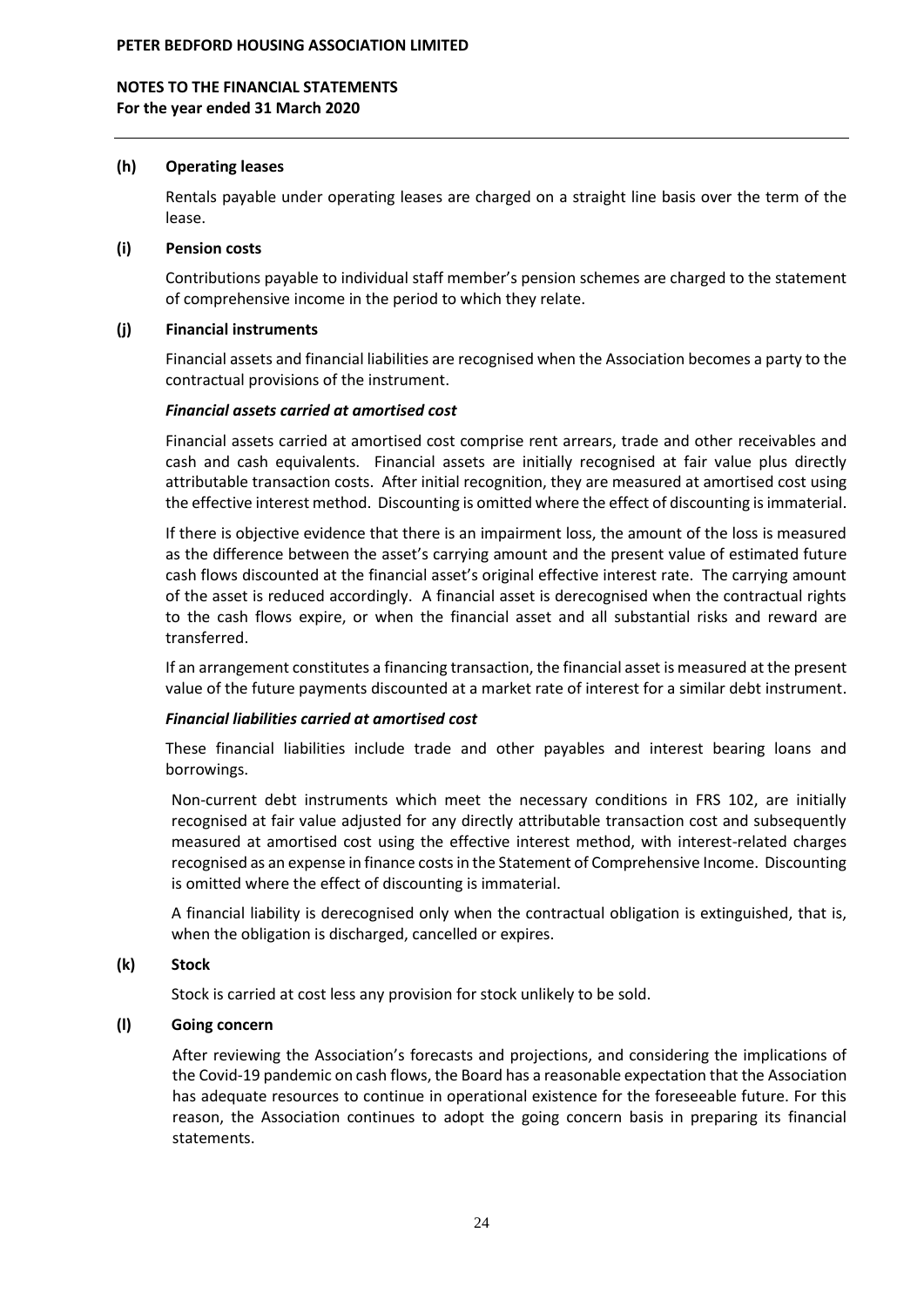### **2. SIGNIFICANT MANAGEMENT JUDGEMENTS AND KEY SOURCES OF ESTIMATION UNCERTAINTY**

The preparation of the financial statements requires management to make judgements, estimates and assumptions that affect the application of policies and reported amounts of assets and liabilities, income and expenses. The estimates and associated assumptions are based on historical experience and various other factors that are believed to be reasonable under the circumstances, the results of which form the basis of making the judgements about carrying values of assets and liabilities that are not readily apparent from other sources. Actual results may differ from these estimates.

Estimates and underlying assumptions are reviewed on an ongoing basis. Revisions to accounting estimates are recognised in the period in which the estimate is revised and in any future periods affected.

## **Significant management judgements**

The following is a management judgement in applying the accounting policies of the Association that have the most significant effect on the amounts recognised in the financial statements.

### *Impairment of social housing properties*

The Association have to make an assessment as to whether an indicator of impairment exists. In making the judgement, management considered the detailed criteria set out in the SORP. The assessment is that there are no current indicators of impairment.

### *Capitalisation of works to existing properties*

The Association capitalises work to existing properties in accordance with the accounting policy on housing properties.

#### **Estimation uncertainty**

#### *Arrears provisioning*

Provision is made for any impairment of arrears of rents. These provisions require management's best estimate of the recoverability of arrears by reference to estimated future cash flows from identified groups of debtors and judgements to identify appropriate groups of debtors within the overall arrears that have similar credit risk characteristics. These formulae are kept under active review, and reflect changes in credit risk characteristics.

#### *Grant to income*

Government grants relating to housing properties are recognised in income over the expected useful life of the housing property structure. The association considers whether there are any indications that the useful lives require revision at each reporting date to ensure that the recognition of income remains appropriate.

## *Components of housing properties and useful lives*

Major components of housing properties have significantly different patterns of consumption of economic benefits and estimates are made to allocate the initial cost of the property to its major components and to depreciate each component separately over its useful economic life. The association considers whether there are any indications that the useful lives require revision at each reporting date to ensure that they remain appropriate.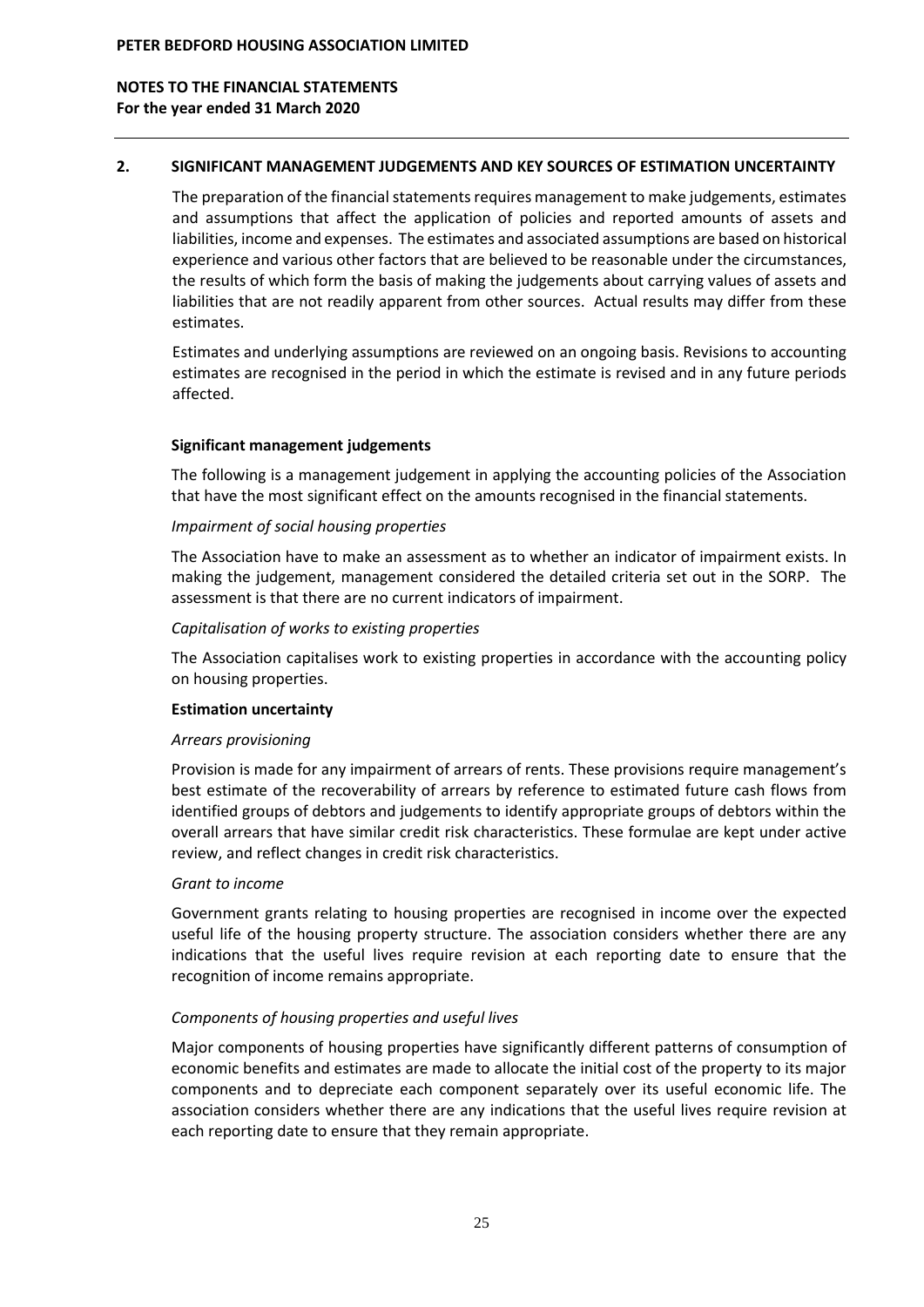# **3. TURNOVER, OPERATING COSTS AND OPERATING SURPLUS**

|                                             |                 | 2020             |                  |
|---------------------------------------------|-----------------|------------------|------------------|
|                                             |                 | <b>Operating</b> | <b>Operating</b> |
|                                             | <b>Turnover</b> | costs            | surplus          |
|                                             | £               | £                | £                |
| <b>INCOME AND EXPENDITURE FROM LETTINGS</b> |                 |                  |                  |
| Housing accommodation (Note 3a)             | 3,165,723       | (3, 175, 849)    | (10, 126)        |
| <b>OTHER INCOME AND EXPENDITURE</b>         |                 |                  |                  |
| Pension deficit charge                      |                 | 4,000            | 4,000            |
| Other                                       | 7,363           |                  | 7,363            |
| <b>OPERATING SURPLUS</b>                    | 3,173,086       | (3, 171, 849)    | 1,237            |
|                                             |                 |                  |                  |
|                                             |                 | 2019             |                  |
|                                             |                 | Operating        | Operating        |
|                                             | Turnover        | costs            | Surplus          |
|                                             | £               | £                | £                |
| <b>INCOME AND EXPENDITURE FROM LETTINGS</b> |                 |                  |                  |
| Housing accommodation (Note 3a)             | 3,235,274       | (3,066,036)      | 169,238          |
| <b>OTHER INCOME AND EXPENDITURE</b>         |                 |                  |                  |
| Pension deficit charge                      |                 | 6,000            | 6,000            |
| Other                                       | 3,047           |                  | 3,047            |
|                                             |                 |                  |                  |
| <b>SUB-TOTAL</b>                            | 3,238,321       | (3,060,036)      | 178,285          |
| Gain on disposal of fixed assets            |                 |                  | 1,891,439        |
|                                             |                 |                  |                  |
| <b>OPERATING SURPLUS</b>                    |                 |                  | 2,069,724        |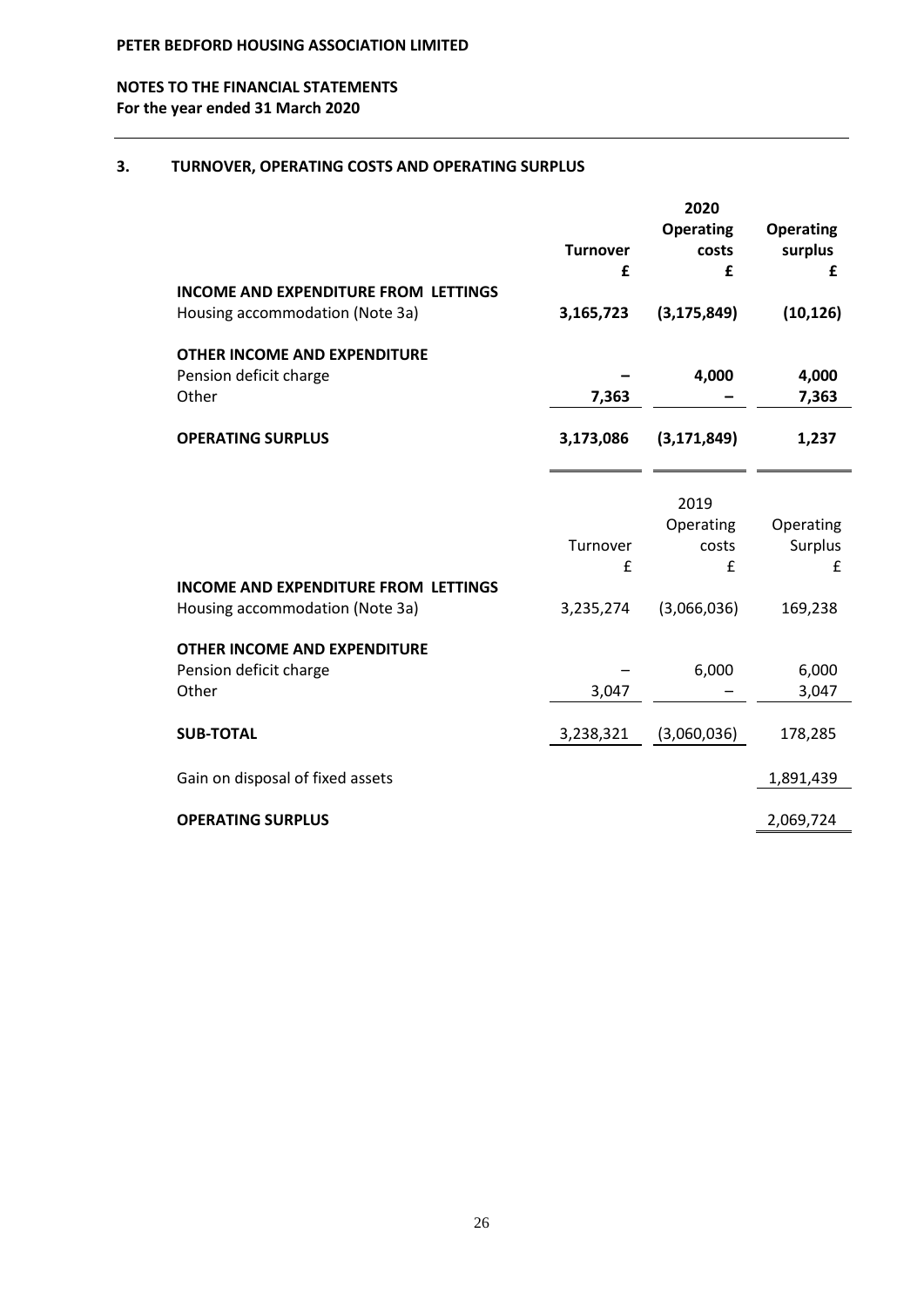# **NOTES TO THE FINANCIAL STATEMENTS For the year ended 31 March 2020**

| 3a | <b>INCOME AND EXPENDITURE FROM LETTINGS</b>   |                                        |                             |                      |                      |
|----|-----------------------------------------------|----------------------------------------|-----------------------------|----------------------|----------------------|
|    |                                               | <b>General Needs</b><br><b>Housing</b> | Supported<br><b>Housing</b> | <b>Total</b><br>2020 | <b>Total</b><br>2019 |
|    |                                               | £                                      | £                           | £                    | £                    |
|    | Income                                        |                                        |                             |                      |                      |
|    | Rents                                         | 296,015                                | 980,039                     | 1,276,054            | 1,353,287            |
|    | Service charges                               | 220,983                                | 706,478                     | 927,461              | 803,981              |
|    | Amortised government grant                    |                                        | 170,000                     | 170,000              | 170,000              |
|    | <b>Grants from Local Authorities and</b>      |                                        |                             |                      |                      |
|    | other agencies                                |                                        | 185,814                     | 185,814              | 189,571              |
|    | Supporting People contract income             |                                        |                             |                      |                      |
|    | and other Supporting People Charges           |                                        | 244,054                     | 244,054              | 244,054              |
|    | Other                                         |                                        | 362,340                     | 362,340              | 474,381              |
|    |                                               |                                        |                             |                      |                      |
|    | <b>Total income from lettings</b>             | 516,998                                | 2,648,725                   | 3,165,723            | 3,235,274            |
|    | <b>Expenditure</b>                            |                                        |                             |                      |                      |
|    | <b>Services</b>                               | 161,908                                | 517,614                     | 679,522              | 645,918              |
|    | Management                                    | 107,590                                | 343,964                     | 451,554              | 461,196              |
|    | Routine maintenance                           | 152,397                                | 487,210                     | 639,607              | 657,162              |
|    | Planned maintenance                           | 35,835                                 | 114,562                     | 150,397              | 3,216                |
|    | Rent and property tax                         | 30,948                                 | 98,940                      | 129,888              | 133,356              |
|    | Rent losses from bad debts                    | 12,139                                 | 38,807                      | 50,946               | 35,505               |
|    | Care and support costs                        |                                        | 1,073,935                   | 1,073,935            | 1,129,683            |
|    | <b>Total expenditure on lettings</b>          | 500,817                                | 2,675,032                   | 3,175,849            | 3,066,036            |
|    | <b>Operating surplus/(deficit) on letting</b> |                                        |                             |                      |                      |
|    | activities                                    | 16,181                                 | (26, 307)                   | (10, 126)            | 169,238              |
|    | <b>Void losses</b>                            | 71,826                                 | 229,627                     | 301,453              | 181,276              |

## **4. SURPLUS FOR THE YEAR**

|    |                                                                  | 2020      | 2019      |
|----|------------------------------------------------------------------|-----------|-----------|
|    |                                                                  | £         | £         |
|    | The surplus for the year is stated after charging / (crediting): |           |           |
|    | Depreciation of tangible fixed assets                            | 252,243   | 265,280   |
|    | Impairment of housing properties                                 | 191,342   |           |
|    | Amortisation of government grants                                | (170,000) | (170,000) |
|    | Auditors' remuneration - audit services (excluding VAT)          | 9,850     | 8,950     |
|    | Operating lease rentals                                          | 7,688     | 50,821    |
| 5. | <b>INTEREST AND FINANCING COSTS</b>                              |           |           |
|    |                                                                  | 2020      | 2019      |
|    |                                                                  | £         |           |
|    | On loans repayable wholly or partly in more than five years      | 26,190    | 30,574    |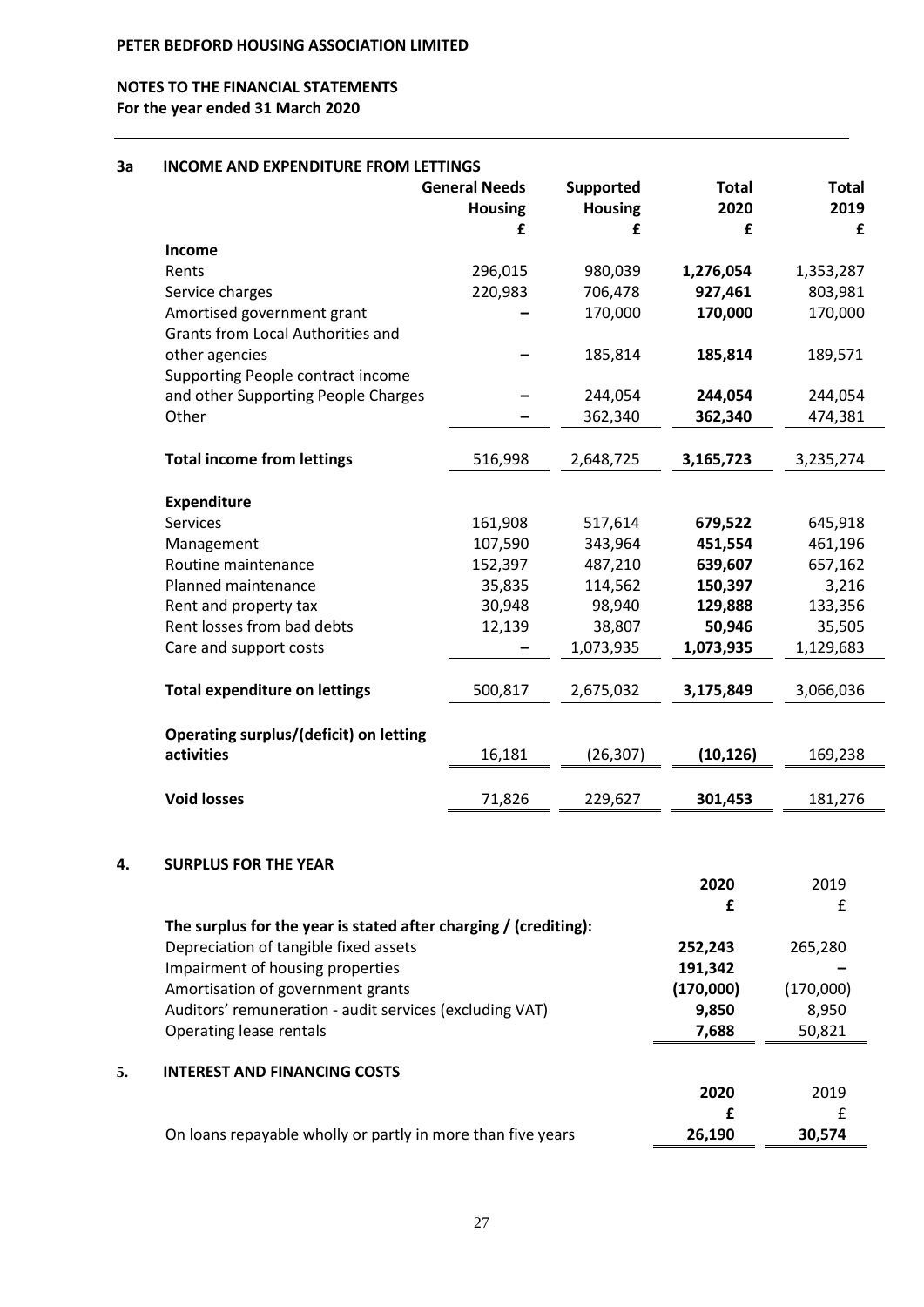## **6. TAXATION**

No taxation charge arises as the Association has been granted charitable status by HM Revenue & Customs.

## **7. STAFF COSTS**

|                                                              | 2020          | 2019      |
|--------------------------------------------------------------|---------------|-----------|
|                                                              | £             | £         |
| <b>Staff costs including directors:</b>                      |               |           |
| Wages and salaries                                           | 1,065,929     | 1,114,965 |
| Social security costs                                        | 101,387       | 106,425   |
| Pension and other costs                                      | 47,886        | 36,818    |
|                                                              | 1,215,202     | 1,258,209 |
|                                                              |               |           |
|                                                              | <b>Number</b> | Number    |
| Average number of persons expressed as full time equivalents |               |           |
| (including the directors) employed during the year           | 33            | 37        |

This is calculated by dividing the total number of paid staff hours each month by the Association's standard working week of 37.5 hours.

## **8. DIRECTORS' AND THE EXECUTIVE OFFICERS' EMOLUMENTS**

| 2020    | 2019    |
|---------|---------|
|         | £       |
|         |         |
| 175,632 | 173,105 |
|         |         |

# **The emoluments of directors and the executive officers disclosed above (excluding pension contributions and benefits in kind) include amounts paid to:**

| The highest paid director - Chief Executive Officer (CEO) | 73,250 | 72,000 |
|-----------------------------------------------------------|--------|--------|
|-----------------------------------------------------------|--------|--------|

The CEO is the only member of staff to have a salary over £60,000.

The CEO is an ordinary member of the TPT Retirement Solutions defined contribution scheme. No enhanced or special terms apply.

The Board received no emoluments in the year (2019: £NIL). Two members received reimbursement of travel expenses totalling £165. (2019: £NIL).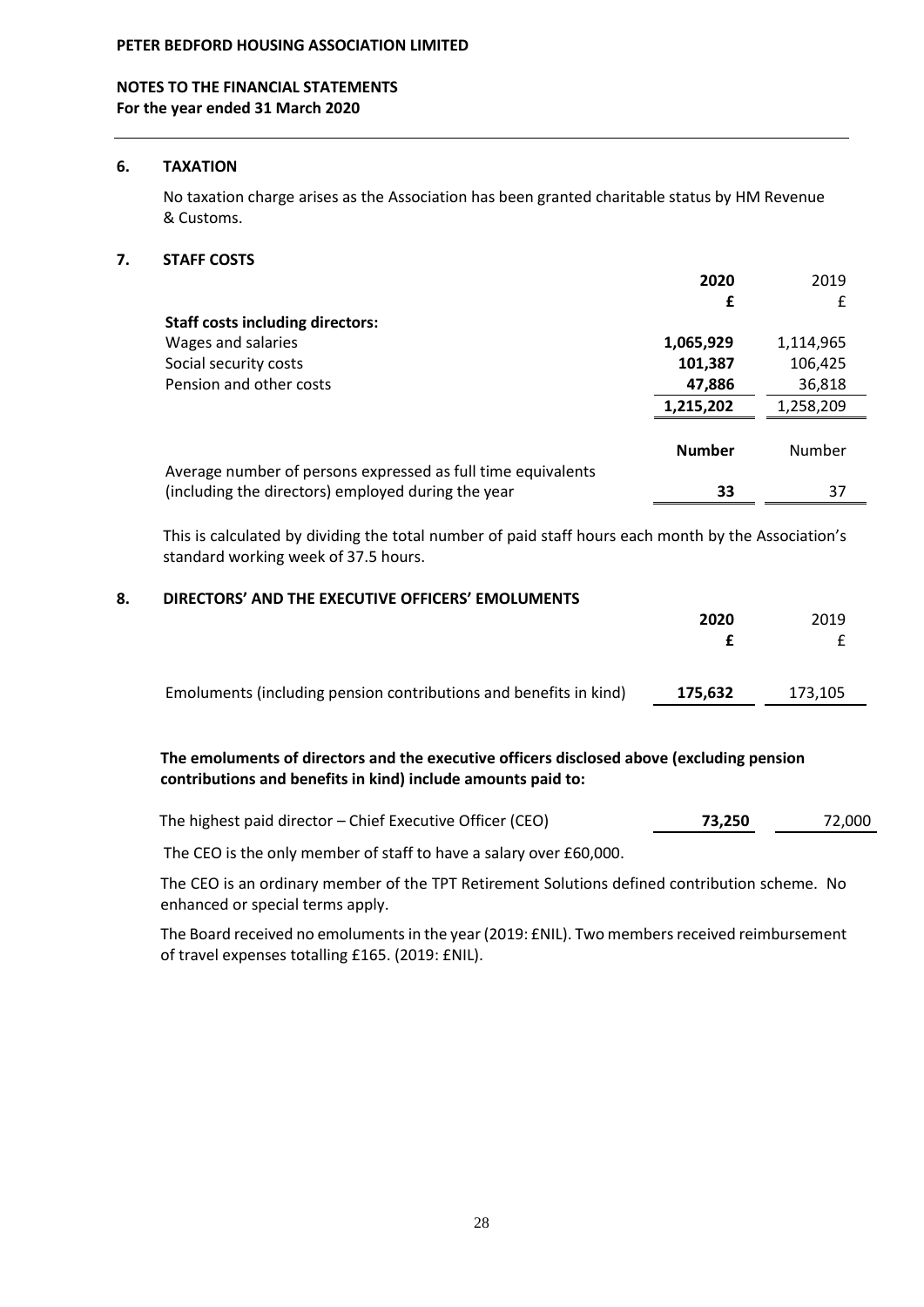## **9. TANGIBLE FIXED ASSETS**

| <b>COST</b><br>At 1 April 2019<br>Additions<br>Impairment  | 11,392,926<br>577,194<br>(191, 342) | 3,451,128 | 128,853 |            |            |
|------------------------------------------------------------|-------------------------------------|-----------|---------|------------|------------|
|                                                            |                                     |           |         |            |            |
|                                                            |                                     |           |         | 168,450    | 15,141,357 |
|                                                            |                                     |           | 42,855  | 849        | 620,898    |
|                                                            |                                     |           |         |            | (191, 342) |
| Disposals                                                  |                                     |           |         |            |            |
| At 31 March 2020                                           | 11,778,778                          | 3,451,128 | 171,708 | 169,299    | 15,570,913 |
| <b>DEPRECIATION</b>                                        |                                     |           |         |            |            |
| At 1 April 2019                                            | 1,352,818                           | 175,911   | 127,100 | 125,511    | 1,781,340  |
| Charge for year                                            | 173,042                             | 42,934    | 8,186   | 28,081     | 252,243    |
| Disposals                                                  |                                     |           |         |            |            |
| At 31 March 2020                                           | 1,525,860                           | 218,845   | 135,286 | 153,592    | 2,033,583  |
| <b>NET BOOK VALUE</b>                                      |                                     |           |         |            |            |
| At 31 March 2020                                           | 10,252,918                          | 3,232,283 | 36,422  | 15,707     | 13,537,330 |
| At 31 March 2019                                           | 10,040,108                          | 3,275,217 | 1,753   | 42,939     | 13,360,017 |
|                                                            |                                     |           |         |            |            |
| Housing properties at net book value comprise              |                                     |           |         | 2020       | 2019       |
|                                                            |                                     |           |         | £          | £          |
| Freeholds                                                  |                                     |           |         | 10,077,623 | 9,868,452  |
| Long leaseholds                                            |                                     |           |         | 175,295    | 171,656    |
| Short leaseholds                                           |                                     |           |         |            |            |
|                                                            |                                     |           |         | 10,252,918 | 10,040,108 |
|                                                            |                                     |           |         | 2020       | 2019       |
|                                                            |                                     |           |         | £          | £          |
| Works to existing properties                               |                                     |           |         | 1,251,586  | 611,529    |
| Less: Amounts capitalised in housing properties components |                                     |           |         | 577,194    | 227,836    |
| Amounts charges to the Statement of Comprehensive Income   |                                     |           |         | 674,392    | 383,691    |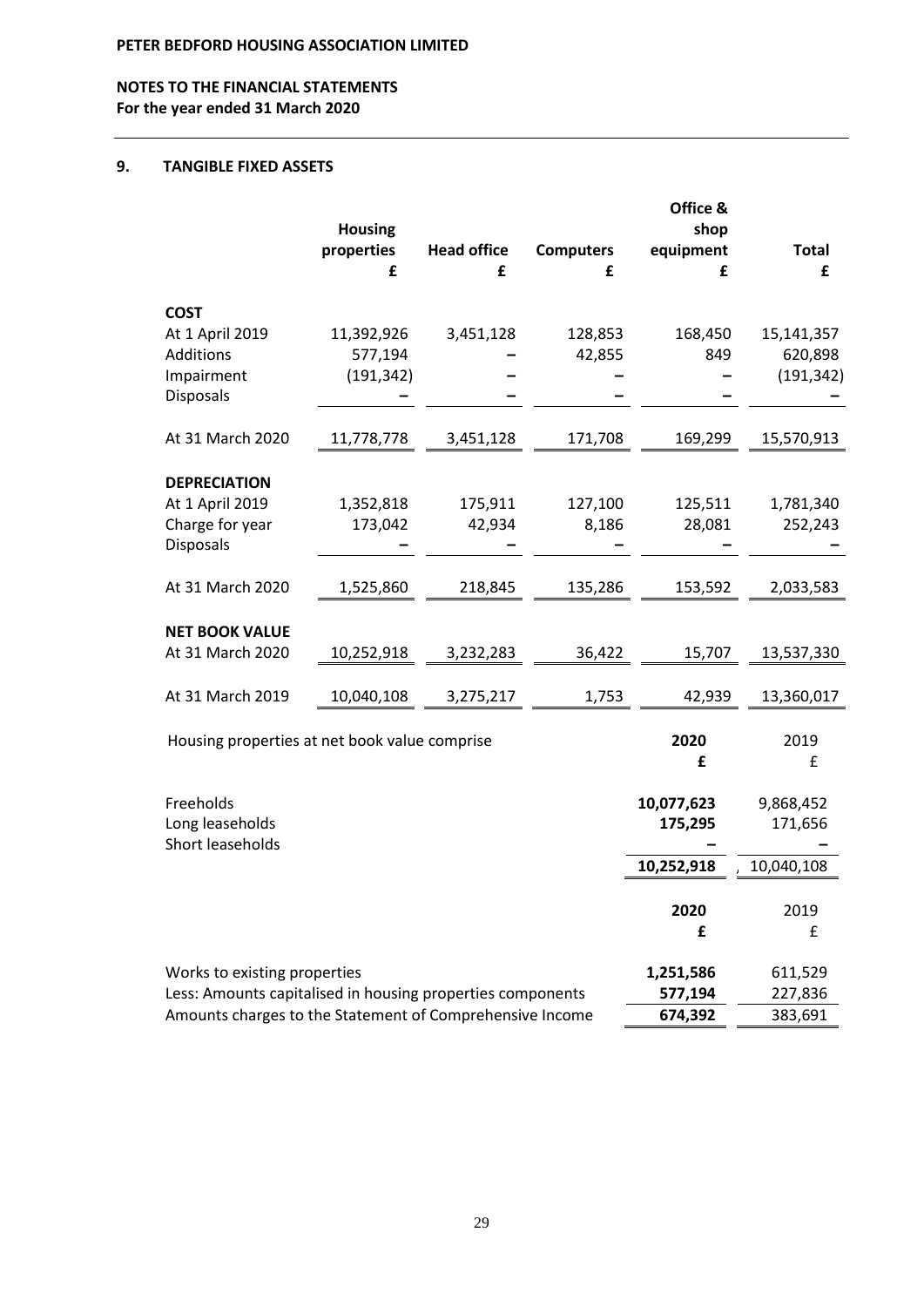# **NOTES TO THE FINANCIAL STATEMENTS For the year ended 31 March 2020**

### **10. DEBTORS**

|                                               | 2020       | 2019       |
|-----------------------------------------------|------------|------------|
|                                               | £          | £          |
| Amounts falling due within one year:          |            |            |
| Rental and service charge debtors             | 211,479    | 185,617    |
| Less: provision for bad debts                 | (104, 088) | (136, 335) |
|                                               | 107,391    | 49,281     |
| Other contracts and sales debtor              | 116,012    | 40,658     |
| Other debtors, prepayments and accrued income | 104,562    | 91,836     |
|                                               | 327.965    | 181,776    |

# **11. CREDITORS: AMOUNTS FALLING DUE WITHIN ONE YEAR**

|                                      | 2020    | 2019    |
|--------------------------------------|---------|---------|
|                                      | £       | £       |
| Trade creditors                      | 171,122 | 137,324 |
| Rent paid in advance                 | 81,313  | 27,896  |
| Taxation and social security payable | 48,700  | 35,081  |
| Accruals and deferred income         | 119,817 | 202,694 |
| Loans                                | 27,165  | 27,165  |
| Other creditors                      | 97,869  | 75,712  |
| Government grants (note 14)          | 170,000 | 170,000 |
| Pension scheme liability (note 18)   | 60,000  | 58,000  |
|                                      | 775,986 | 733,872 |

### **12. CREDITORS: AMOUNTS FALLING DUE AFTER MORE THAN ONE YEAR**

|                                    | 2020      | 2019      |
|------------------------------------|-----------|-----------|
|                                    |           | f         |
| Head Office and Housing loans      | 305.047   | 329,332   |
| Government grants (note 14)        | 8,334,727 | 8,504,727 |
| Pension scheme liability (note 18) | 230,000   | 294,000   |
|                                    | 8,869,774 | 9,128,059 |

The loan for the acquisition of the Head Office is secured by a legal charge over the premises at 242-248 Kingsland Road and is repayable over 15 years at a rate of interest of 4.3%. Housing loans are secured by specific charges on the Association's housing properties and are repayable at rates of interest of 9.5% and 10.125%.

|                                      | 2020    | 2019    |
|--------------------------------------|---------|---------|
|                                      |         | f       |
| Amounts repayable by instalments:    |         |         |
| Repayable within one year            | 27.165  | 27,165  |
| Repayable between two and five years | 108.662 | 108.662 |
| Repayable after five years           | 196,385 | 220,670 |
|                                      | 332,212 | 356,497 |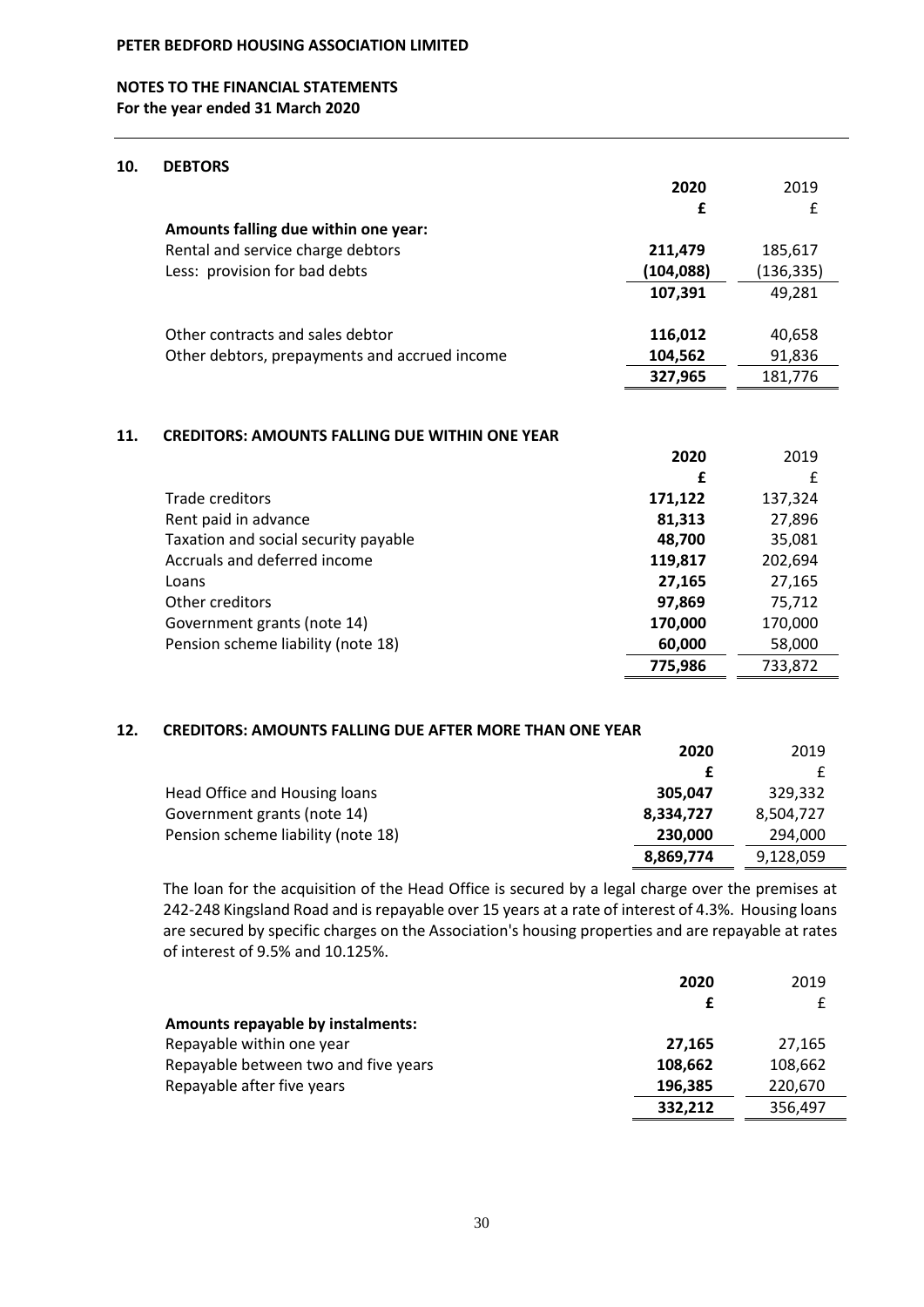# **NOTES TO THE FINANCIAL STATEMENTS For the year ended 31 March 2020**

### **13. ANALYSIS OF CHANGE IN DEBT**

|                                        | At 31 March<br>2019<br>£ | Cash<br>flows<br>£       | Other<br>changes | At 31 March<br>2020<br>£ |
|----------------------------------------|--------------------------|--------------------------|------------------|--------------------------|
| Cash at bank and in hand<br>Overdrafts | 3,262,231<br>3,262,231   | (553, 295)<br>(553, 295) |                  | 2,708,936                |
|                                        |                          |                          |                  |                          |
| Debt due within one year               | 27,165                   |                          |                  | 27,165                   |
| Debt due after more than one year      | 329,332                  | (24, 285)                |                  | 305,047                  |
| Current asset investments              |                          |                          |                  |                          |
|                                        | 356,497                  | (24, 285)                |                  | 332,212                  |

#### **14. GOVERNMENT GRANTS – DEFERRED INCOME**

|                                                                                                      | 2020                      | 2019                               |
|------------------------------------------------------------------------------------------------------|---------------------------|------------------------------------|
| At 1 April<br>Amortised to Statement of Comprehensive Income (note 3a)<br>Recycled grant on disposal | £<br>8,674,727<br>170,000 | £<br>8,850,215<br>170,000<br>5,488 |
| At 31 March                                                                                          | 8,604,727                 | 8,674,727                          |
| Due < 1 year (note 11)                                                                               | 170,000                   | 170,000                            |
| Due $>$ 1 year (note 12)                                                                             | 8,334,727                 | 8,504,727                          |

The cumulative amount of SHG received by the Association was £10,286,060.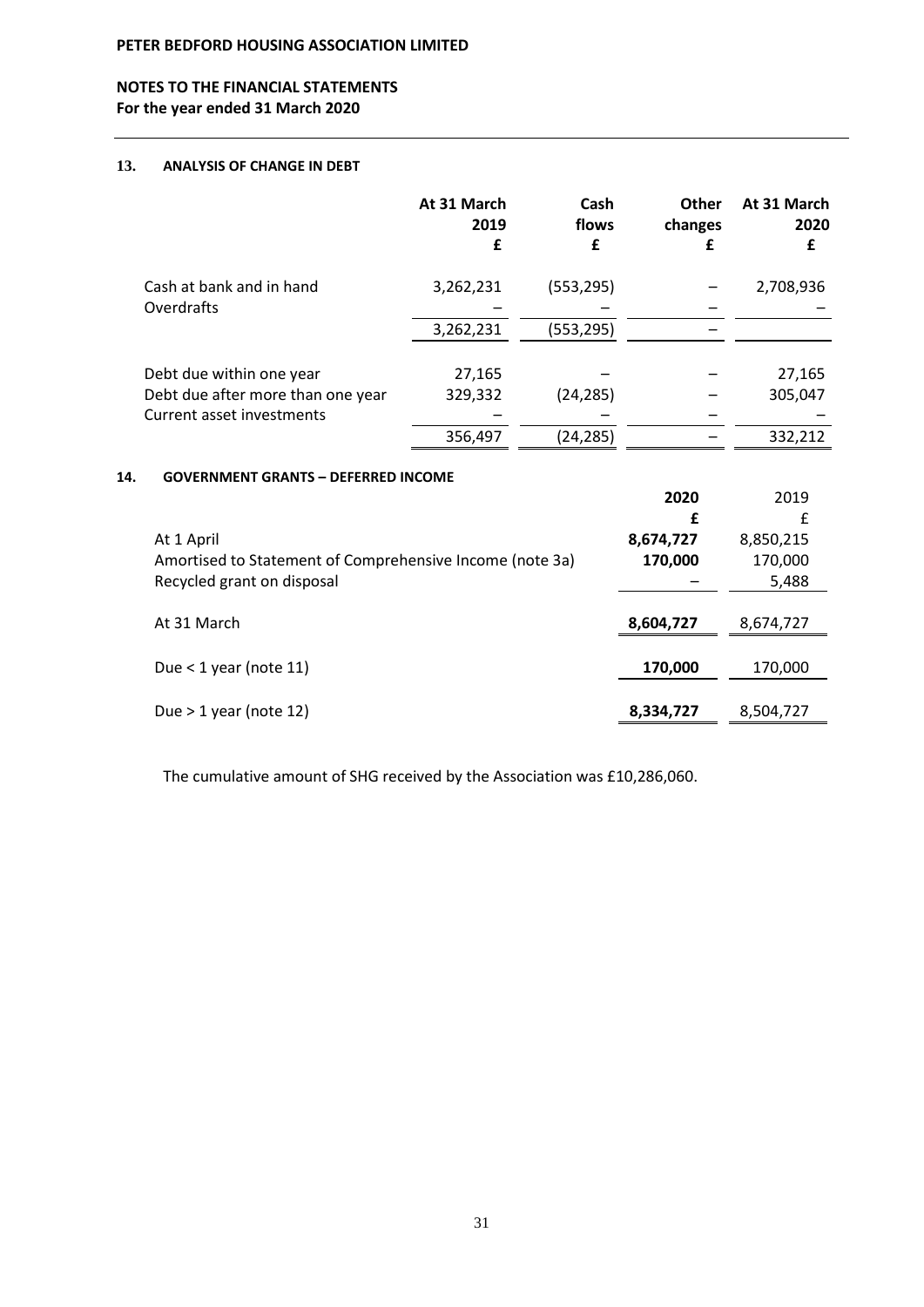## **NOTES TO THE FINANCIAL STATEMENTS For the year ended 31 March 2020**

#### **15. FINANCIAL INSTRUMENTS**

The carrying values of the Company's financial assets and liabilities are summarised by category below:

|                                                                                                                  | 2020      | 2019           |
|------------------------------------------------------------------------------------------------------------------|-----------|----------------|
|                                                                                                                  | f         | £              |
| <b>Financial assets</b><br>Measured at undiscounted amount receivable                                            |           |                |
| Rent arrears and other debtors (see note 10)                                                                     | 308,205   | 180,377        |
| Cash and cash equivalents                                                                                        | 2,708,936 | 3,262,231      |
|                                                                                                                  |           |                |
|                                                                                                                  | 3,017,141 | 3,442,608      |
|                                                                                                                  |           |                |
| <b>Financial liabilities</b>                                                                                     |           |                |
| Measured at amortised cost                                                                                       |           |                |
| Loans payable (see notes 11 & 12)                                                                                | 332,212   | 356,498        |
| Measured at undiscounted amount receivable                                                                       |           |                |
| Trade and other creditors (see note 11)                                                                          | 350,304   | 240,932        |
|                                                                                                                  |           |                |
|                                                                                                                  | 682,516   | 597,430        |
|                                                                                                                  |           |                |
| The Association's income, expense, gains and losses in respect of<br>financial instruments are summarised below: |           |                |
| Interest income and expense                                                                                      |           |                |
| Total interest income for financial assets at undiscounted amount                                                | 10,843    | 9,124          |
| Total interest expense for financial liabilities at amortised cost                                               | (26, 190) | (30, 574)      |
|                                                                                                                  |           |                |
|                                                                                                                  |           |                |
| 16.<br><b>SHARE CAPITAL</b>                                                                                      |           |                |
|                                                                                                                  | 2020      | 2019           |
|                                                                                                                  | £         | £              |
| At 31 March                                                                                                      | 32        | 32             |
| Issued during the year                                                                                           | 4         | $\overline{2}$ |
| Forfeited during the year                                                                                        | (10)      | (2)            |
| At 31 March                                                                                                      | 26        | 32             |

The shares, with a Par value of £1, provide members with the right to vote at general meetings but do not have a right to any dividend or distribution in a winding-up, and are not redeemable.

### **17. RESERVES**

Revenue reserves represent the cumulative surplus and deficits of the Association.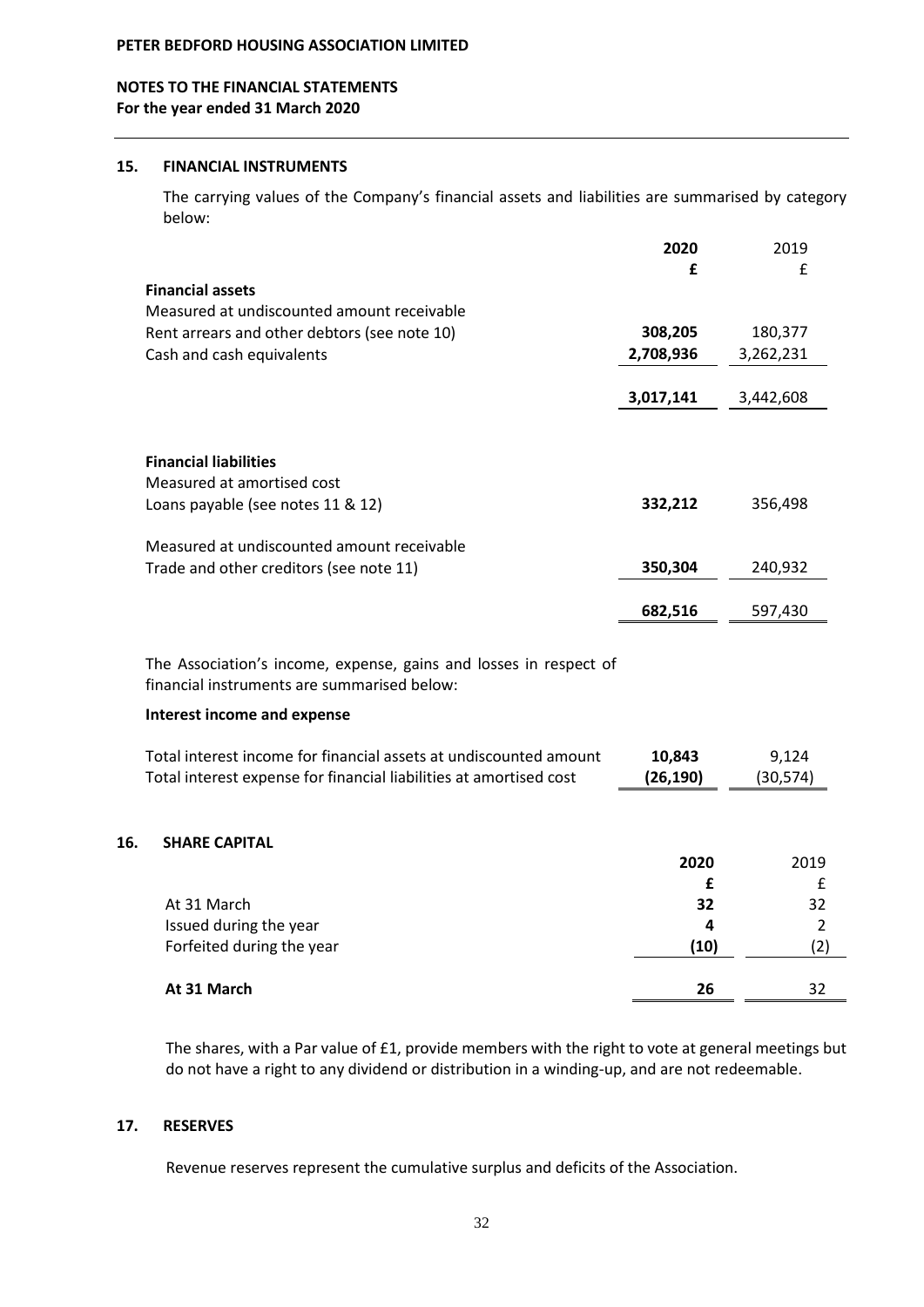## **NOTES TO THE FINANCIAL STATEMENTS For the year ended 31 March 2020**

## **18. PENSION OBLIGATIONS**

### **The Pensions Trust – The Growth Plan**

The Association participates in the scheme, a multi-employer scheme which provides benefits to some 950 non-associated participating employers. The scheme is a defined benefit scheme in the UK. It is not possible for the company to obtain sufficient information to enable it to account for the scheme as a defined benefit scheme. Therefore it accounts for the scheme as a defined contribution scheme.

The scheme is subject to the funding legislation outlined in the Pensions Act 2004 which came into force on 30 December 2005. This, together with documents issued by the Pensions Regulator and Technical Actuarial Standards issued by the Financial Reporting Council, set out the framework for funding defined benefit occupational pension schemes in the UK.

The scheme is classified as a 'last-man standing arrangement'. Therefore the Association is potentially liable for other participating employers' obligations if those employers are unable to meet their share of the scheme deficit following withdrawal from the scheme. Participating employers are legally required to meet their share of the scheme deficit on an annuity purchase basis on withdrawal from the scheme.

A full actuarial valuation for the scheme was carried out at 30 September 2017. This valuation showed assets of £794.9m, liabilities of £926.4m and a deficit of £131.5m. To eliminate this funding shortfall, the Trustee has asked the participating employers to pay additional contributions to the scheme as follows:

| From 1 April 2019 to 31 January 2025: | £11,243,000 per annum               | (payable monthly and |
|---------------------------------------|-------------------------------------|----------------------|
|                                       | increasing by 3% each on 1st April) |                      |

Unless a concession has been agreed with the Trustee the term to 31 January 2025 applies.

Note that the scheme's previous valuation was carried out with an effective date of 30 September 2014. This valuation showed assets of £793.4m, liabilities of £969.9m and a deficit of £176.5m. To eliminate this funding shortfall, the Trustee has asked the participating employers to pay additional contributions to the scheme as follows:

#### **Deficit contributions**

**Deficit contributions**

| From 1 April 2016 to 30 September 2025: | $£12,945,440$ per annum<br>increasing by 3% each on 1st April) | (payable monthly and |
|-----------------------------------------|----------------------------------------------------------------|----------------------|
| From 1 April 2016 to 30 September 2028: | £54,560 per annum<br>increasing by 3% each on 1st April)       | (payable monthly and |

The recovery plan contributions are allocated to each participating employer in line with their estimated share of the Series 1 and Series 2 scheme liabilities.

Where the scheme is in deficit and where the Association has agreed to a deficit funding arrangement the Association recognises a liability for this obligation. The amount recognised is the net present value of the deficit reduction contributions payable under the agreement that relates to the deficit. The present value is calculated using the discount rate detailed in these disclosures. The unwinding of the discount rate is recognised as a finance cost.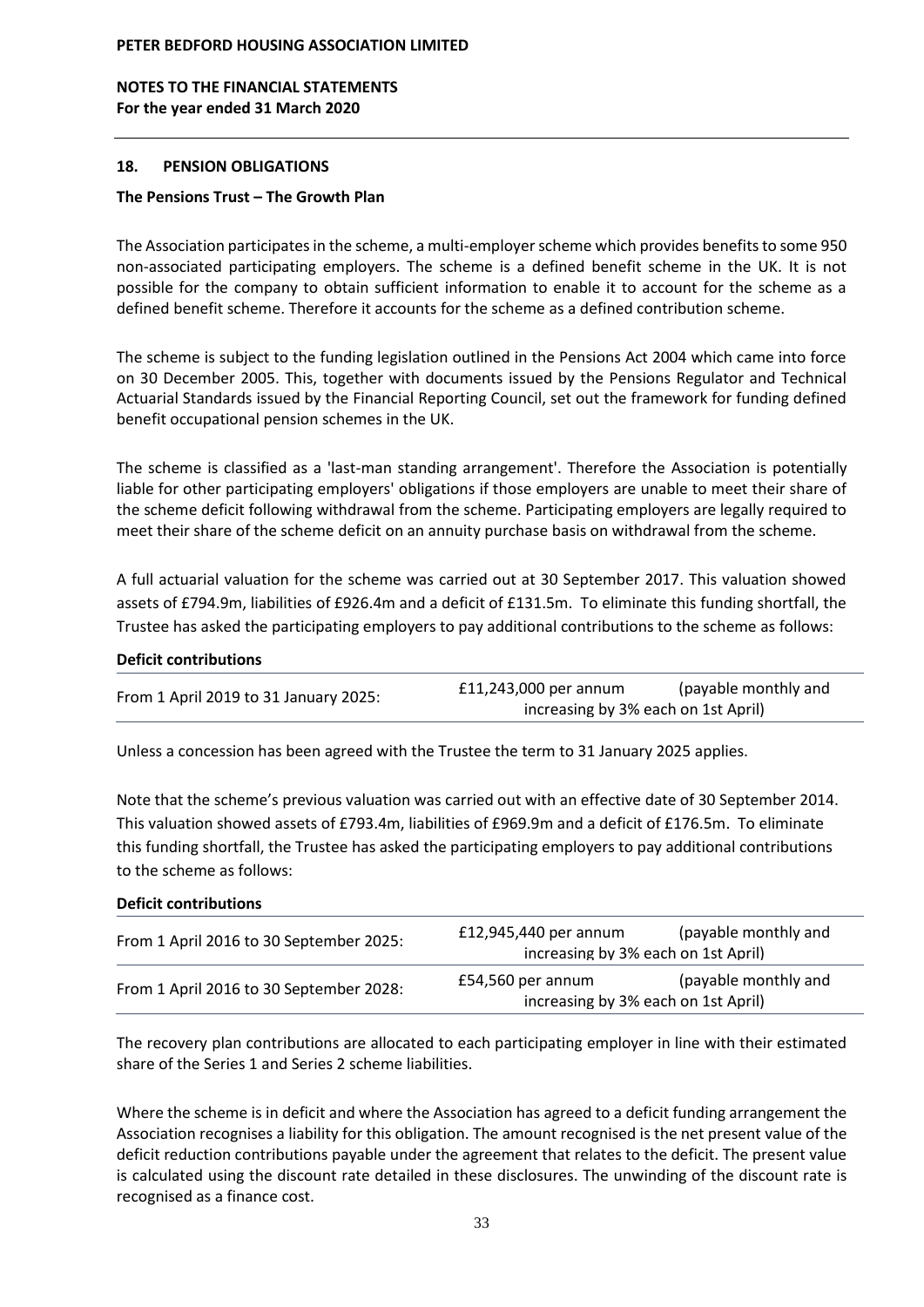## **NOTES TO THE FINANCIAL STATEMENTS For the year ended 31 March 2020**

#### PRESENT VALUES OF PROVISION

|                            | 31 March 2020 | 31 March 2019 | 31 March 2018 |
|----------------------------|---------------|---------------|---------------|
|                            | (£000s)       | (£000s)       | (£000s)       |
| Present value of provision | 290           | 352           | 391           |

## RECONCILIATION OF OPENING AND CLOSING PROVISIONS

|                                                          | <b>Period Ending</b><br>31 March 2020<br>(£000s) | <b>Period Ending</b><br>31 March 2019<br>(£000s) |
|----------------------------------------------------------|--------------------------------------------------|--------------------------------------------------|
| Provision at start of period                             | 352                                              | 391                                              |
| Unwinding of the discount factor (interest expense)      | 4                                                | 6                                                |
| Deficit contribution paid                                | (58)                                             | (50)                                             |
| Remeasurements - impact of any change in assumptions     | (8)                                              |                                                  |
| Remeasurements - amendments to the contribution schedule |                                                  |                                                  |
| Provision at end of period                               | 290                                              | 352                                              |

## INCOME AND EXPENDITURE IMPACT

|                                                          | <b>Period Ending</b> | <b>Period Ending</b> |
|----------------------------------------------------------|----------------------|----------------------|
|                                                          | 31 March 2020        | 31 March 2019        |
|                                                          | (£000s)              | (£000s)              |
| Interest expense                                         | 4                    |                      |
| Remeasurements – impact of any change in assumptions     | (8)                  |                      |
| Remeasurements – amendments to the contribution schedule |                      |                      |

# ASSUMPTIONS

|                  | 31 March 2020 | 31 March 2019 | 31 March 2018 |
|------------------|---------------|---------------|---------------|
|                  | (% per annum) | (% per annum) | (% per annum) |
| Rate of discount | 2.53          | 1.39          | 1.71          |

The discount rates shown above are the equivalent single discount rates which, when used to discount the future recovery plan contributions due, would give the same results as using a full AA corporate bond yield curve to discount the same recovery plan contributions.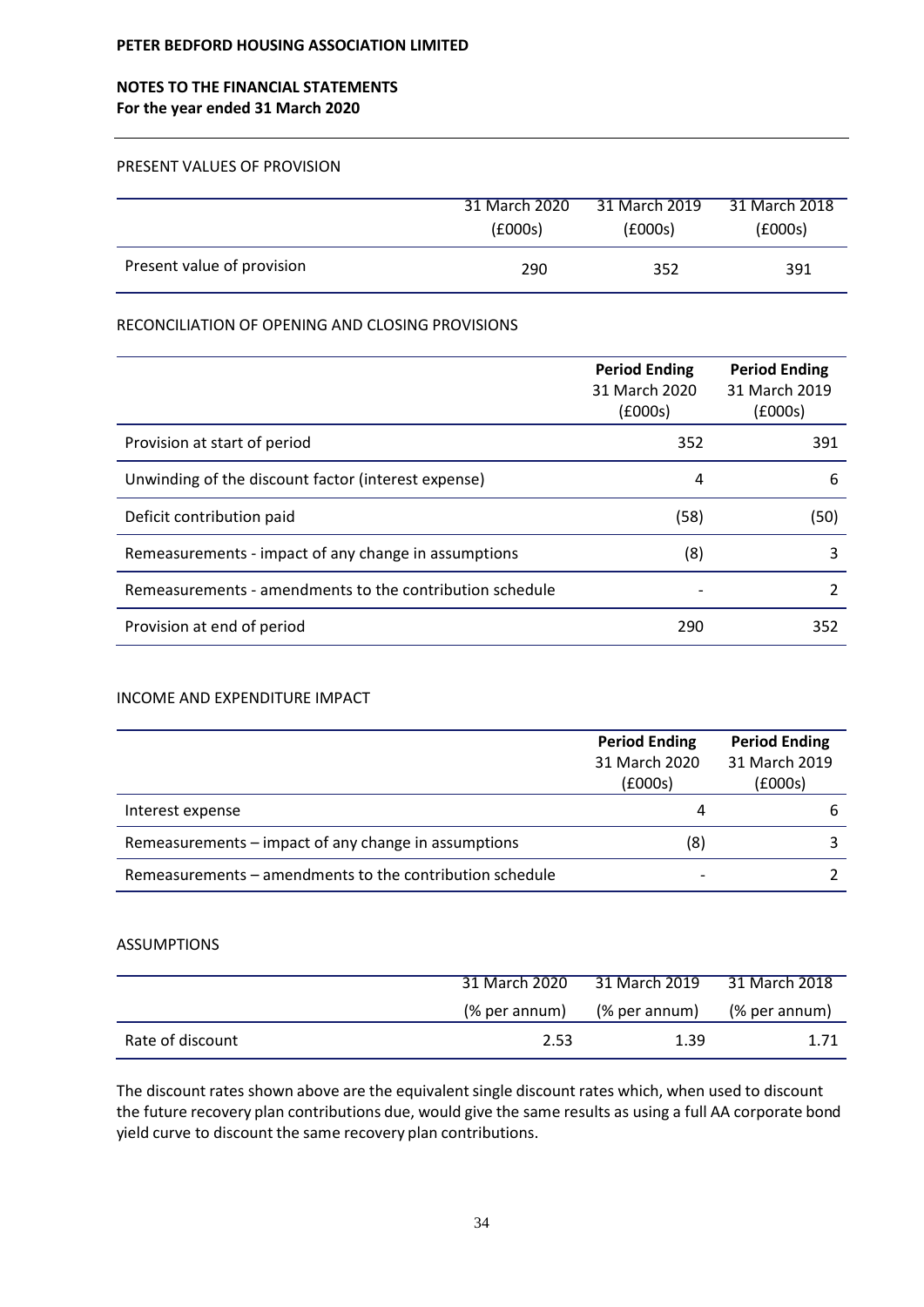## **NOTES TO THE FINANCIAL STATEMENTS For the year ended 31 March 2020**

The following schedule details the deficit contributions agreed between the company and the scheme at each year end period:

## DEFICIT CONTRIBUTIONS SCHEDULE

| <b>Year ending</b> | 31 March 2020<br>(£000s) | 31 March 2019<br>(£000s) | 31 March 2018<br>(£000s) |
|--------------------|--------------------------|--------------------------|--------------------------|
| Year 1             | 60                       | 58                       | 50                       |
| Year 2             | 62                       | 60                       | 52                       |
| Year 3             | 64                       | 62                       | 53                       |
| Year 4             | 66                       | 64                       | 55                       |
| Year 5             | 56                       | 66                       | 57                       |
| Year 6             |                          | 56                       | 58                       |
| Year 7             |                          |                          | 60                       |
| Year 8             |                          |                          | 31                       |

The Association must recognise a liability measured as the present value of the contributions payable that arise from the deficit recovery agreement and the resulting expense in the income and expenditure account i.e. the unwinding of the discount rate as a finance cost in the period in which it arises.

It is these contributions that have been used to derive the company's balance sheet liability.

## **19. CAPITAL COMMITMENTS**

|     |                                                                                          | 2020<br>£ | 2019<br>f |  |  |
|-----|------------------------------------------------------------------------------------------|-----------|-----------|--|--|
|     | Capital expenditure contracted for but not provided for in the<br>financial statements   |           |           |  |  |
|     | Capital expenditure authorised but not yet contracted for in the<br>financial statements | 387,000   | 659,000   |  |  |
| 20. | <b>OTHER FINANCIAL COMMITMENTS</b>                                                       |           |           |  |  |
|     | Total minimum lease payments under non-cancellable operating leases are as follows:      |           |           |  |  |

|                            | 2020   | 2019   |
|----------------------------|--------|--------|
|                            | £      |        |
| Payments due:              |        |        |
| Within 1 year              | 7,688  | 50,821 |
| Between one and five years | 13,884 | 18,101 |
| After 5 years              | 1,733  | 5,204  |
|                            | 23,305 | 74,126 |